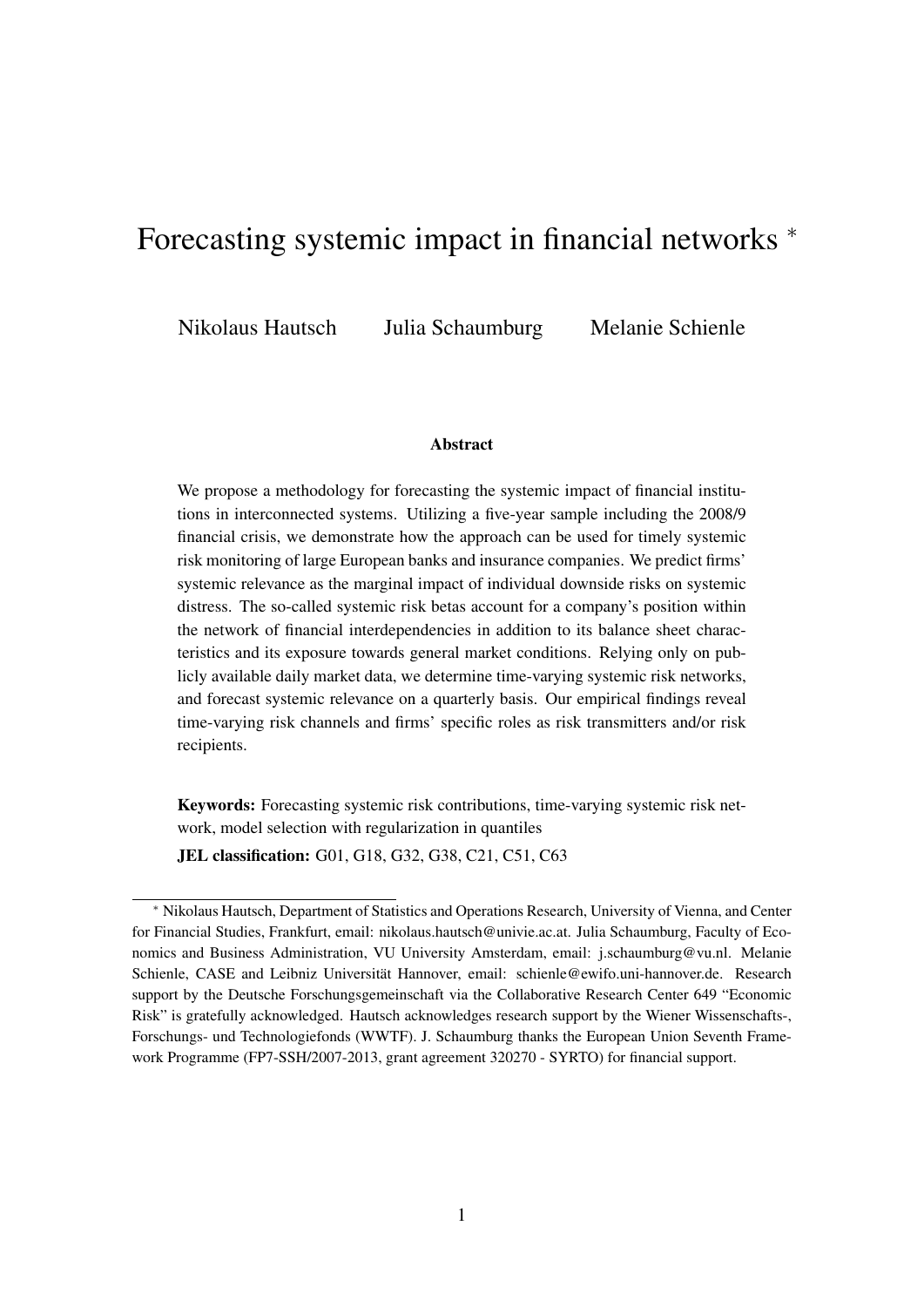### 1. Introduction

The breakdown risk for the financial system induced by the distress of an individual firm has long been neglected in financial regulation. Up to the financial crisis 2008-2009, this systemic risk has been exclusively attributed to the idiosyncratic risk of an institution, abstracting from the strong network cross-dependencies in the financial sector causing potential risk spillover effects. In an extensive study for the U.S. financial system, however, Hautsch, Schaumburg, and Schienle (2012) (HSS) show that it is mainly the interconnectedness within the financial sector that determines the systemic relevance of a particular firm, i.e. its potential to significantly increase the risk of failure of the entire system - denoted as systemic risk. To quantify the systemic impact of an individual company, they propose the so-called realized systemic risk beta, the total effect of a company's time-varying Value at Risk (VaR) on the VaR of the entire system. Thus realized systemic risk betas measure a firm's contribution to systemic risk which then acts as a measure for its systemic relevance. Firms' tail risk is determined from company-specific relevant factors among other companies' tail risks, individual balance sheet characteristics, and financial indicators, where components are selected as being "relevant" via a data-driven statistical regularization technique. The resulting individual-specific models give rise to a financial risk network, capturing exposures of financial firms towards the distress of others. These network risk spill-over channels contain important information for supervision authorities as sources for systemic risk. Their data-driven determination of firms' systemic relevance from publicly available data distinguishes HSS from the number of other recently proposed methods for refined measurement and prediction of systemic risk, see, e.g., Adrian and Brunnermeier (2011), White, Kim, and Manganelli (2010), Huang, Zhou, and Zhu (2009), Brownlees and Engle (2011), Acharya, Pedersen, Philippon, and Richardson (2010), Giesecke and Kim (2011), Billio, Getmansky, Lo, and Pelizzon (2012), Koopman, Lucas, and Schwaab (2011), Engle, Jondeau, and Rockinger (2012), or Schwaab, Koopman, and Lucas (2011) among many others.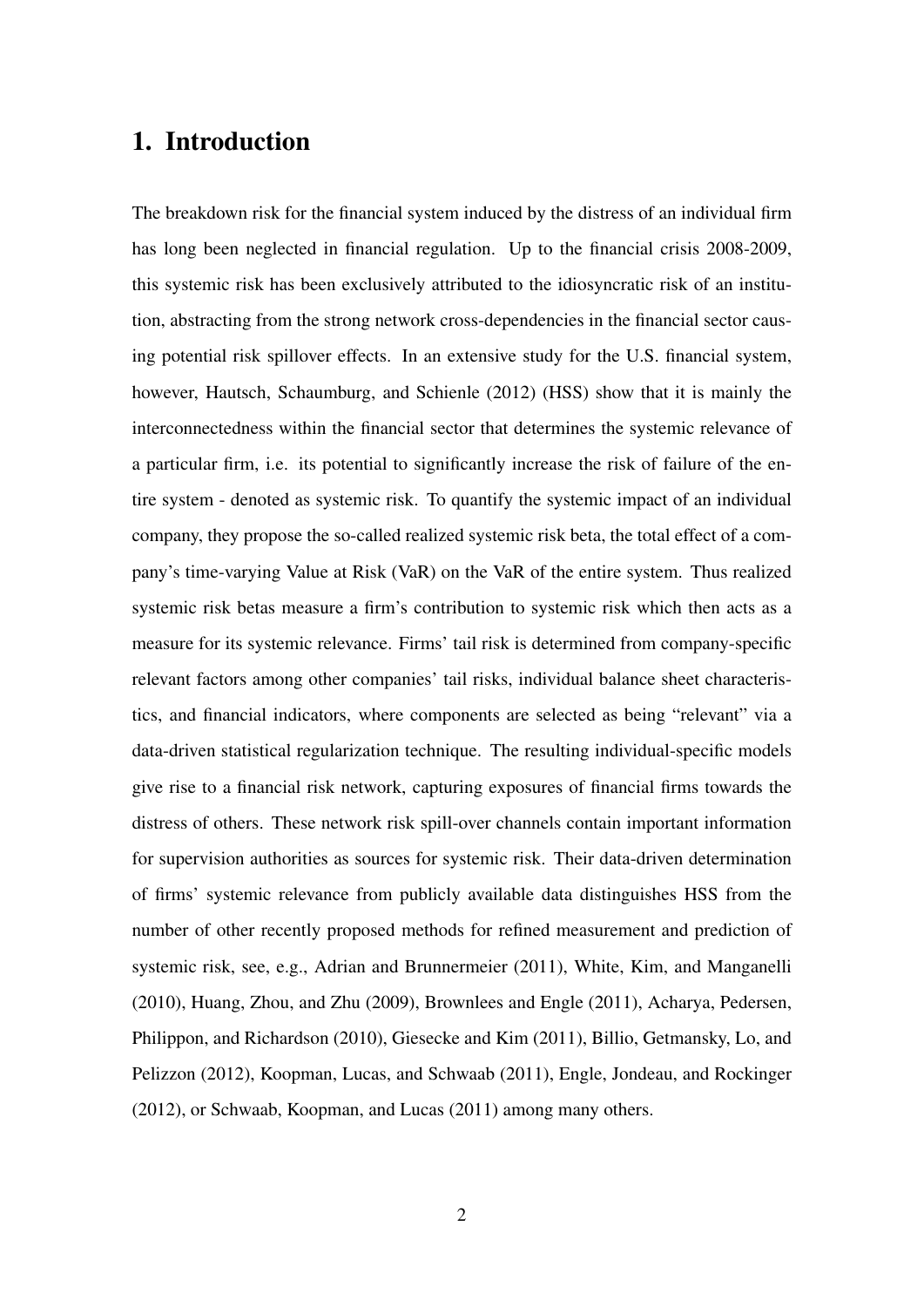Effective supervision requires models which can be used for forecasting and which are reliable even if estimation periods are short. The original HSS framework, however, is not tailored to short-term forecasting of systemic risk and must be adapted for prediction purposes. Firstly, the HSS-systemic risk network is static, i.e., it is estimated once using the entire dataset and then forms the basis for estimation of respective time-varying realized betas. However, empirical evidence suggests that network links might change over time, especially in crisis periods. Secondly, in order to exploit additional variation, quarterly balance sheet characteristics are interpolated by cubic splines over the analyzed time period. Therefore, out-of-sample forecasting is not possible. Thirdly, the penalty parameter required for the model selection step is chosen such that a backtest criterion is optimized. VaR backtests, however, generally rely on counting and analyzing VaR exceedances, which is reasonable when the time series is long. Though for short estimation periods, these tests should be replaced by more adequate quantile versions of F-tests.

In this paper, we extend the HSS framework to allow for flexible systemic risk forecasting. The estimation period is shortened using rolling windows of only one year of data. This excludes influence of back-dated events on current forecasts while still pertaining sufficient prediction accuracy. The models are re-estimated each quarter, resulting in time-varying systemic risk networks. Instead of interpolating, information on firmspecific balance sheets is only updated when it is published at the end of each quarter. The model selection penalty is chosen such that the in-sample fit in the respective annual observation window is optimal. This is examined via an F-test for quantile regression. The empirical analysis investigates systemic risk in Europe. The data set covers stock prices and balance sheets of major European banks and insurance companies as well as financial indicators, including country-specific variables, during the period around the 2008/9 financial crisis. We illustrate that our approach could serve as a monitoring tool for supervisors as it captures and effectively predicts systemic relevance over time.

The remainder of the paper is structured as follows. Section [2](#page-3-0) outlines the forecasting methodology. It provides an algorithm for model selection and estimation of firm-specific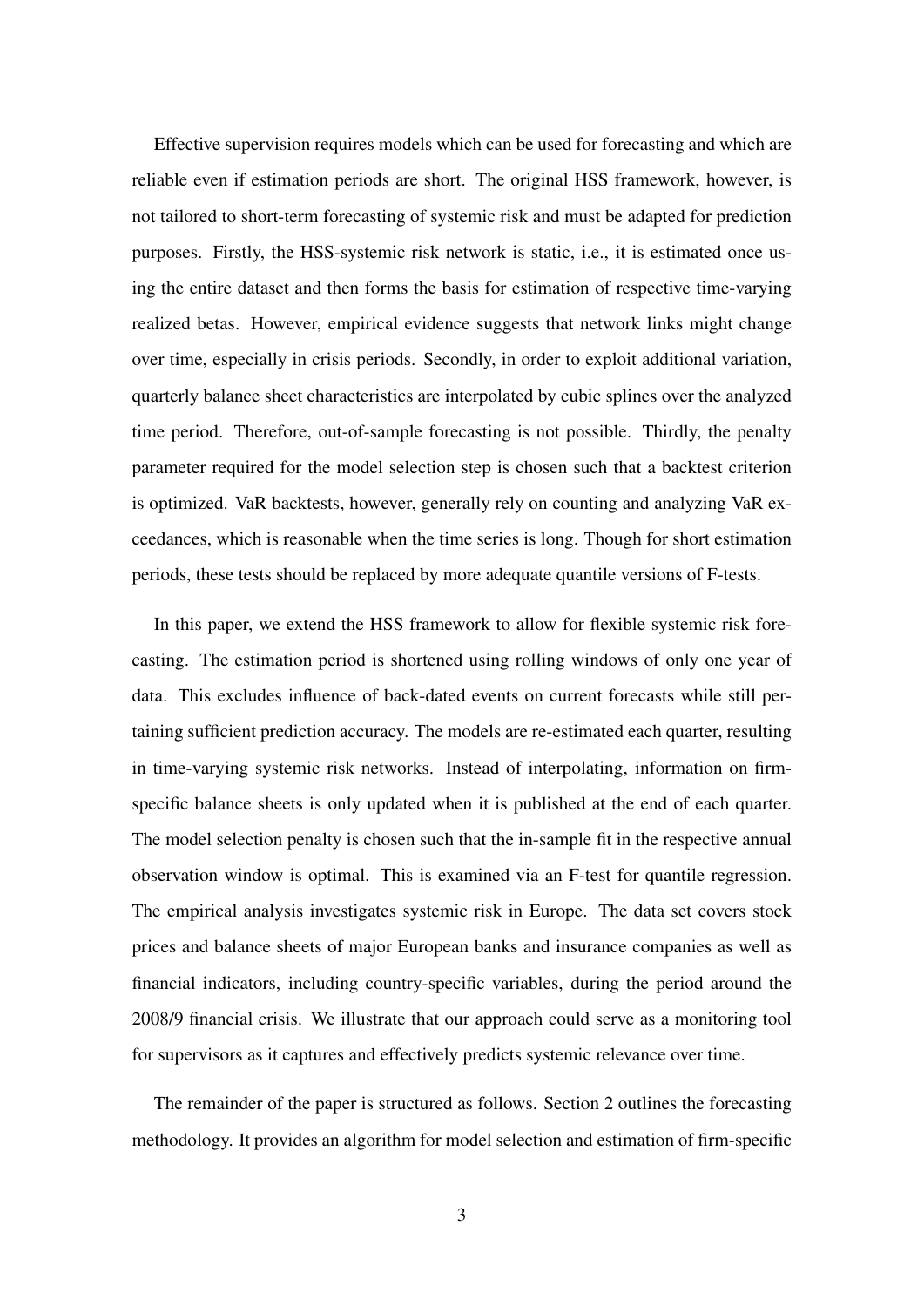VaRs and introduces how to estimate and forecast realized systemic risk betas. Section [3](#page-8-0) describes the data set. Estimation results, their detailed implications and respective robustness checks are contained in Section [4.](#page-9-0) Section [5](#page-18-0) concludes.

# <span id="page-3-0"></span>2. Forecasting Methodology

We extend the framework of Hautsch, Schaumburg, and Schienle (2012) (HSS) and the HSS measure for systemic relevance in the presence of network effects, the realized systemic risk beta. Whereas HSS focus on a single *static* network as a basis for estimating systemic impact of financial institutions, we progress by determining *time-varying* networks in a forecasting setting. These allow capturing changing risk spillover channels within the system, which are tailored to short-term forecasts from the model.

### 2.1. Time-Varying Networks

In a densely interconnected financial system, the tail risk of an institution  $i$  at a time point *t* is determined not only by its own balance sheet characteristics  $Z_{t-1}^i$  and general market conditions  $M_{t-1}$  but also by indications for distress in closely related banks in the system. For each bank in the system, we regard a corresponding return observation as marking a distress event whenever this return is below the empirical 10% quantile. In such cases, these extreme returns might induce cross-effects on the riskiness of other banks in the system. We record these as so-called loss exceedances, i.e., the values of returns in case of an exceedance of the 10% quantile and zeros otherwise. Accordingly, the set of potential risk drivers *R* for a bank *i* therefore comprises network impacts  $N_t^{-i}$  from any other bank in the system, where each component of  $N_t^{-i}$  consists of loss exceedances for any bank but firm *i* in the system.

We measure tail risk by the conditional Value at Risk,  $VaR<sup>i</sup>$ , for firm *i* and by  $VaR<sup>s</sup>$ for the system, respectively. Using a post-LASSO technique as in HSS, the large set of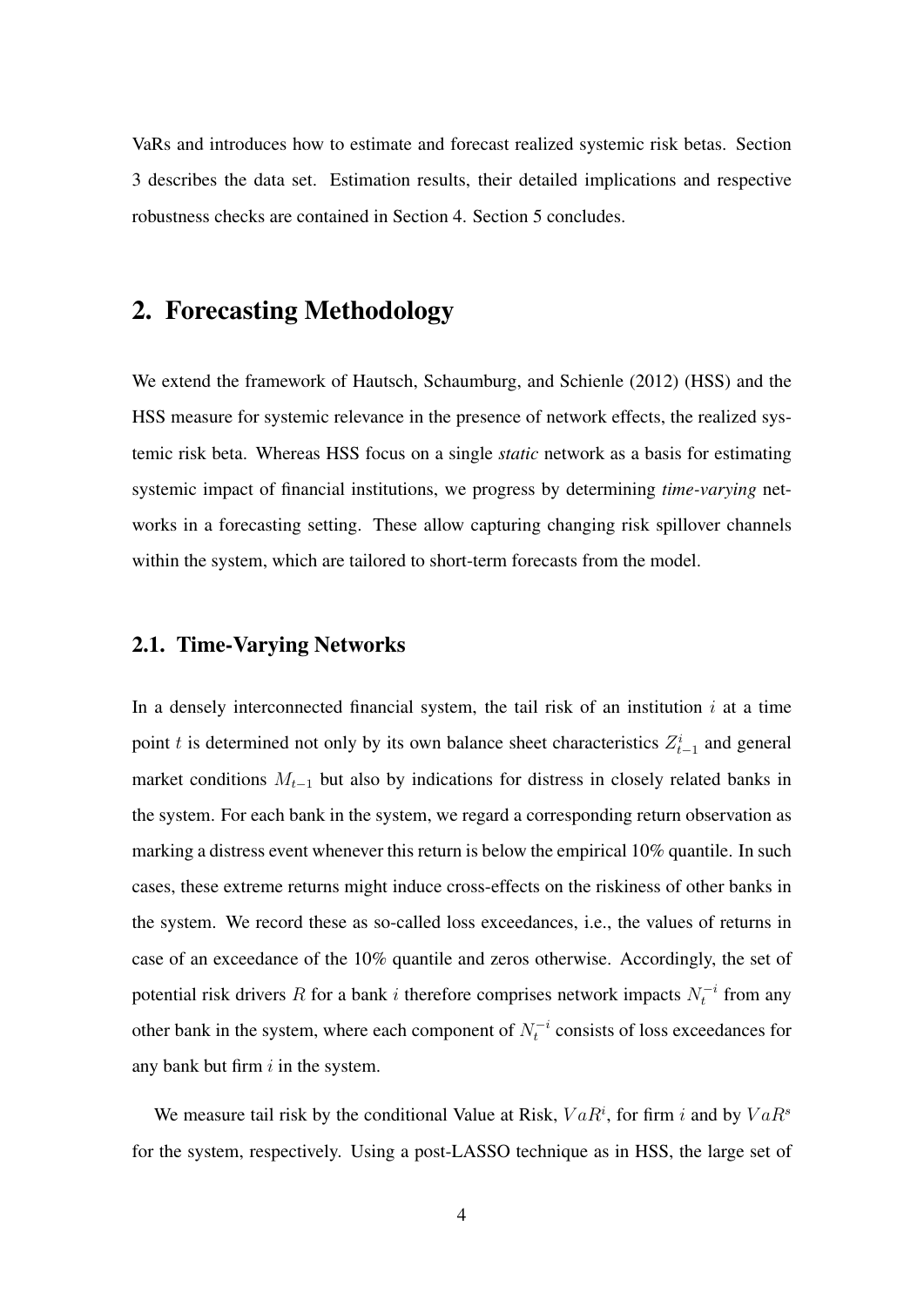potential risk drivers  $R_t = (Z_{t-1}^i, M_{t-1}, N_t^{-i})$  for institution *i* can be reduced to a group of "relevant" risk drivers  $R_t^{(i)}$ . Selected tail-risk cross-effects from other banks in the system constitute network links from these banks to institution *i*. Repeating the analysis for all banks *i* in the system, relevant risk channels can be depicted and summarized in a respective network graph. The recent financial crisis, however, has shown that such network interconnections may change over time as the relevance of certain institutions for the risk of others might vary substantially. Thus adequate short-run predictions of systemic importance should mainly be based on *current* dependence structures. We address this issue by a time-dependent selection of relevant risk drivers  $R_t^{(i,t)}$  according to the algorithm described below. Driven by the quarterly publication frequency of companies' balance sheet information we re-evaluate the relevance of all potential risk drivers for each institution in the system at the beginning of each quarter based on data from the respective previous 12 months and incorporate the latest balance sheet news. We therefore obtain quarterly time-varying tail risk networks which reflect the most current information of risk channels within the financial system. They are tailored for short-term quarterly predictions of the systemic riskiness of firms in the system.

With the relevant risk drivers  $R^{(i,t)}$  for firm *i* and time *t* in a specific quarter, individual tail risk can be determined from observations up to one year before *t* as

$$
\widehat{VaR}_t^i = \widehat{\xi}_0^{i,t} + \widehat{\xi}^{i,t} R_t^{(i,t)}, \qquad (1)
$$

where coefficients  $\hat{\xi}$  are obtained in the post-LASSO step from quantile regression of  $X^i$ on  $(1, R^{(i,t)})$  as part of the procedure described below.

#### Selecting relevant risk drivers and determining their effects in firms' tail risk

We adapt the data-driven procedure of HSS to account for time-variation in tail risk networks and marginal systemic risk contributions. The automatic selection procedure is based on a sequential F-test in contrast to the backtest criterion in HSS. Determination of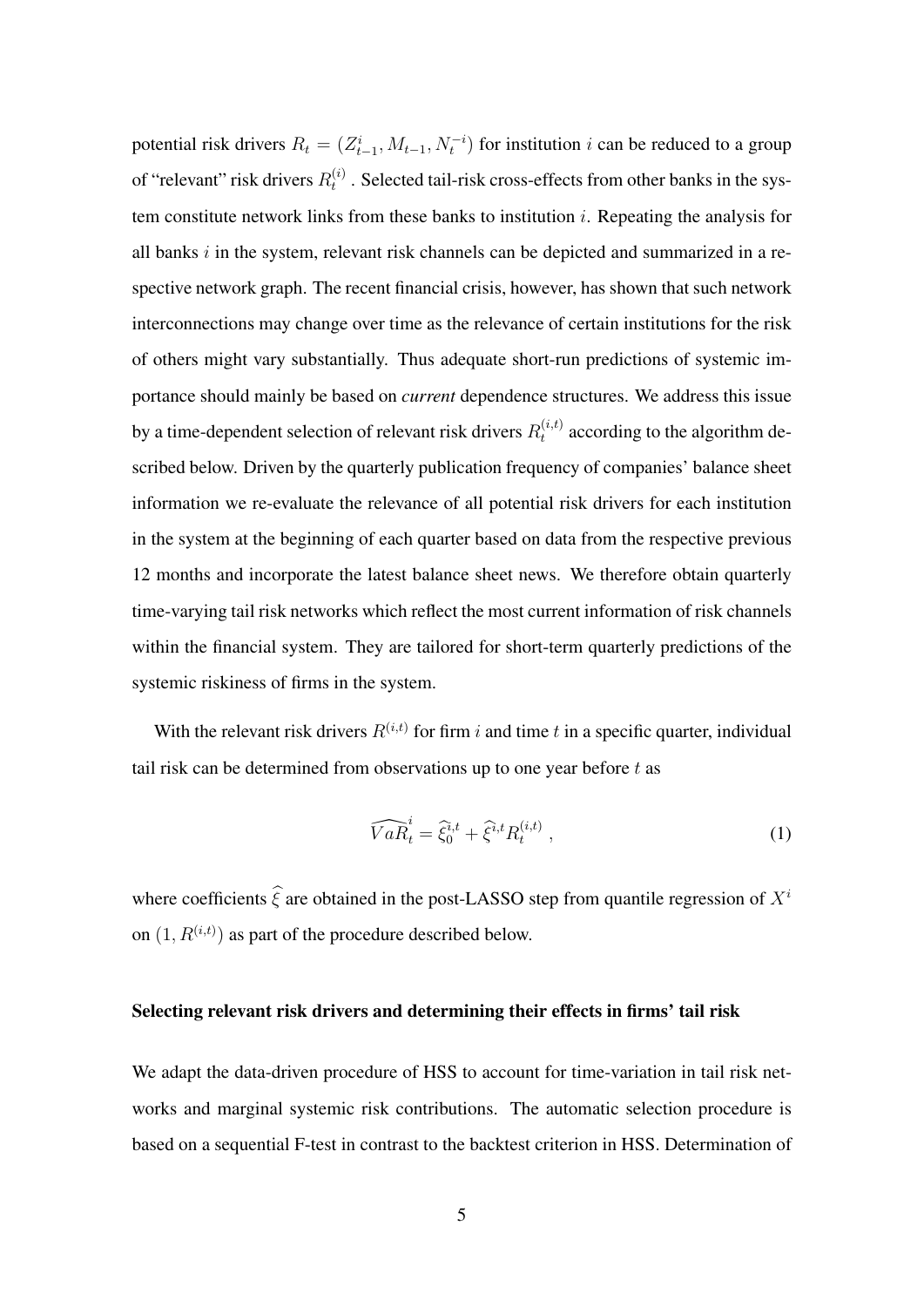relevant risk drivers  $R^{(i,t_0)}$  at the beginning of a quarter  $t_0$  uses information of observations within the previous year. Hence it is based on approximately  $\tau = 250$  observations  $R_{t_0-\tau}, \ldots, R_{t_0}$ , where  $R_t$  is a *K*-vector of centered observations of the potential regressors. We fix a *v*-equidistant grid  $\Delta_c = \{c_1 > \ldots > c_l = c_1 - \nu(l-1) > c_L = 0\}$  for values of a constant  $c$ , where  $c_1$  is chosen such that the corresponding penalty parameter is sufficiently large for selecting not more than one regressor into the model. For our purposes, we set  $c_1 = 30$  and  $\nu = 1$ .

**Step 1:** For each  $c \in \Delta_c$ , determine the penalty parameter  $\lambda_{t_0}^i(c)$  from the data in the following two sub-steps as in Belloni and Chernozhukov (2011):

*Step a)* Take  $\tau + 1$  iid draws from  $\mathcal{U}[0, 1]$  independent of  $R_{t_0-\tau}, \ldots, R_{t_0}$  denoted as  $U_0, \ldots, U_{\tau}$ . Conditional on observations of *R*, calculate

$$
\Lambda_{t_0}^i = (\tau + 1) \max_{1 \le k \le K} \frac{1}{\tau + 1} \left| \sum_{t=0}^{\tau} \frac{R_{t_0 - t, k} (q - I(U_t \le q))}{\hat{\sigma}_k \sqrt{q(1 - q)}} \right|.
$$

*Step b)* Repeat step a) B=500 times generating the empirical distribution of  $\Lambda_{t_0}^i$ conditional on *R* through  $\Lambda_{t_0}^i$ , ...,  $\Lambda_{t_0}^i$ . For a confidence level  $\alpha = 0.1$  in the selection, set

$$
\lambda_{t_0}^i(c) = c \cdot Q(\Lambda_{t_0}^i, 1 - \alpha | R_{t_0 - t}),
$$

<span id="page-5-0"></span>where  $Q(\Lambda_{t_0}^i, 1 - \alpha | R_{t_0 - t})$  denotes the  $(1 - \alpha)$ -quantile of  $\Lambda_{t_0}^i$  given  $R_{t_0 - t}$ .

**Step 2:** Run separate  $l_1$ -penalized quantile regressions for  $\lambda_{t_0}^i(c_1)$  and  $\lambda_{t_0}^i(c_2)$  from step 1 and obtain

$$
\tilde{\xi}_q^{it_0}(c) = \operatorname{argmin}_{\xi^i} \frac{1}{\tau + 1} \sum_{t=0}^{\tau} \rho_q \left( X_{t_0 - t}^i + R_{t_0 - t}' \xi^i \right) + \lambda_{t_0}^i(c) \frac{\sqrt{q(1-q)}}{\tau} \sum_{k=1}^K \hat{\sigma}_k |\xi_k^i| \;, \tag{2}
$$

with the set of potentially relevant regressors  $R_{t_0-t} = (R_{t_0-t,k})_{k=1}^K$ , componentwise variation  $\hat{\sigma}_k^2 = \frac{1}{\tau+1} \sum_{t=0}^{\tau} (R_{t_0-t,k})^2$  and loss function  $\rho_q(u) = u(q - I(u < 0)),$ where the indicator  $I(\cdot)$  is 1 for  $u < 0$  and zero otherwise.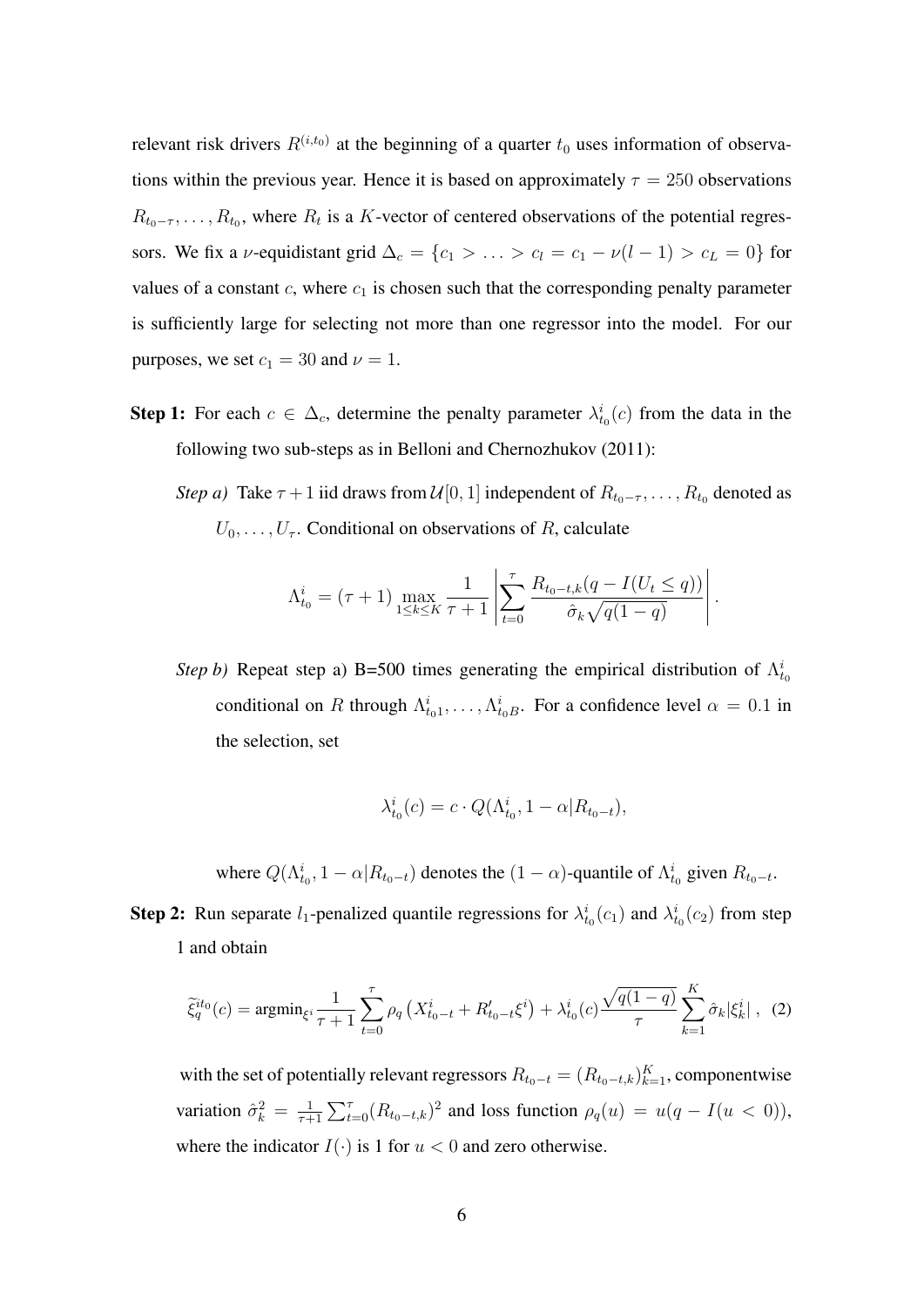**Step 3:** Drop all components in *R* with absolute marginal effects  $|\xi_{t_0}^i(c)|$  below a threshold  $\tau = 0.0001$  keeping only the  $K^{it_0}(c)$  remaining relevant regressors  $R^{(i,t_0)}(c)$ for  $c \in \{c_1, c_2\}$ . As  $c_1 > c_2$ , the sets of selected relevant regressors are nested  $R^{(i,t_0)}(c_1) \subseteq R^{(i,t_0)}(c_2) = \{R^{(i,t_0)}(c_1), R^{(i,t_0)}(c_2 \backslash c_1)\}\.$  If  $R^{(i,t_0)}(c_2 \backslash c_1)$  is the empty set, restart Step 2 with  $\lambda^{i}(c_2)$  and  $\lambda^{i}(c_3)$  from Step 1. Otherwise re-estimate [\(2\)](#page-5-0) without penalty term for the larger model  $c_2$  only with the respective selected relevant uncentered regressors  $R^{(i,t_0)}(c_2)$  and an intercept. This regression yields the post-LASSO estimates  $\xi_q^{it_0}(c_2)$ . Apply an F-test for joint significance of regressors  $R^{(i,t_0)}(c_2\backslash c_1)$ . If they are significant, restart Step 2 with  $\lambda^i(c_2)$  and  $\lambda^i(c_3)$  from Step 1b. Continue until additional regressors  $R^{(i,t_0)}(c_{l+1} \setminus c_l)$  from penalty  $c_l$  to  $c_{l+1}$  are no longer found to be significant. Then the final model is obtained from *c<sup>l</sup>* yielding the set of relevant regressors  $R^{(i,t_0)}(c_i)$  with corresponding post-LASSO estimates  $\xi_q^{it_0}(c_l)$  for the coefficients.

Note that we aim at keeping the model parsimonious. Therefore we set the significance level underlying the F-test in Step 3 to 5%. This corresponds to the minimum feasible level still guaranteeing stability of the procedure given the available sample size and the substantial correlation structure of regressors in the LASSO selection step. We found that imposing higher accuracy of lower F-test levels, tends to induce robustness problems such as non-nested models in the sequential upward procedure. In contrast, higher significance levels generally result in larger systemic risk networks corresponding to a wider view of potential "relevance".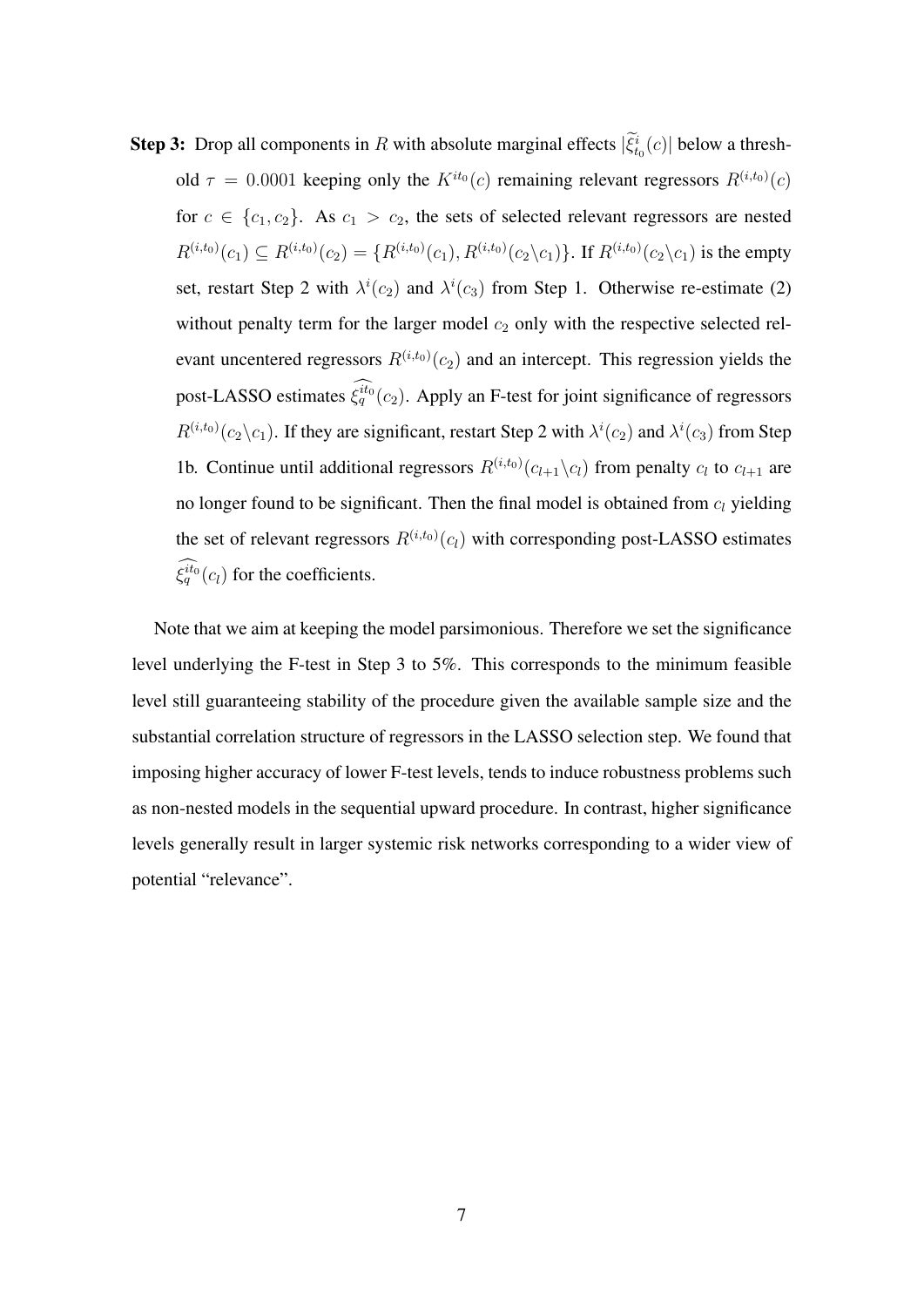### 2.2. Forecasting Systemic Impact

In an interconnected financial system, we measure the systemic risk impact of a specific bank *i* as the total realized effect of its riskiness on distress of the entire financial system given network and market externalities.<sup>1</sup> This can be empirically determined via

<span id="page-7-0"></span>
$$
VaR_t^s = \alpha^{s,t} + \beta^{s|i,t}(Z_{t-1}^{i*})\widehat{VaR_t^i} + \gamma^{s,t}M_{t-1} + \theta^{s,t}\widehat{VaR_t^{(-i,t)}},
$$
\n(3)

where  $\widehat{VaR}^{(-i)}$  comprises tail risks of all other banks in the system selected as relevant risk drivers for bank *i* in the corresponding network topology. The marginal effect  $\beta^{s|i,t}$  of the risk of company *i* might vary linearly over time in selected firm-specific balance sheet characteristics  $Z_{t-1}^{i*}$ . Coefficients in [\(3\)](#page-7-0) can be obtained via standard quantile regression analogously to [\(2\)](#page-5-0) without penalty term. Corresponding to the one-year estimation window for the time-varying network, we also determine parameters in [\(3\)](#page-7-0) at the beginning of each quarter, based on observations dating back no longer than one year. The systemic relevance of a company can then be predicted from the beginning of a quarter  $t_0$  to the next quarter  $t_0 + \tilde{\tau}$  as realized beta

<span id="page-7-1"></span>
$$
\widetilde{\beta}_{t_0+\tilde{\tau}|t_0-}^{s|i} = \widehat{\beta}^{s|i,t_0}(Z_{t_0-1}^{i*})\widehat{VaR}_{t_0}^i
$$
\n(4)

where  $t$  denotes information up to time  $t$ . Within a quarter, predictions are updated by

$$
\widetilde{\beta}_{t+1|t-}^{s|i} = \widehat{\beta}^{s|i,t_0} (Z_{t_0-1}^{i*}) \widehat{VaR}_t^i
$$
\n(5)

for any time point  $t_0 \le t \le t_0 + \tilde{\tau}$ .

<sup>&</sup>lt;sup>1</sup>Please note that we use the terms 'systemic impact', 'systemic relevance', and 'systemic risk (contribution)' synonymously.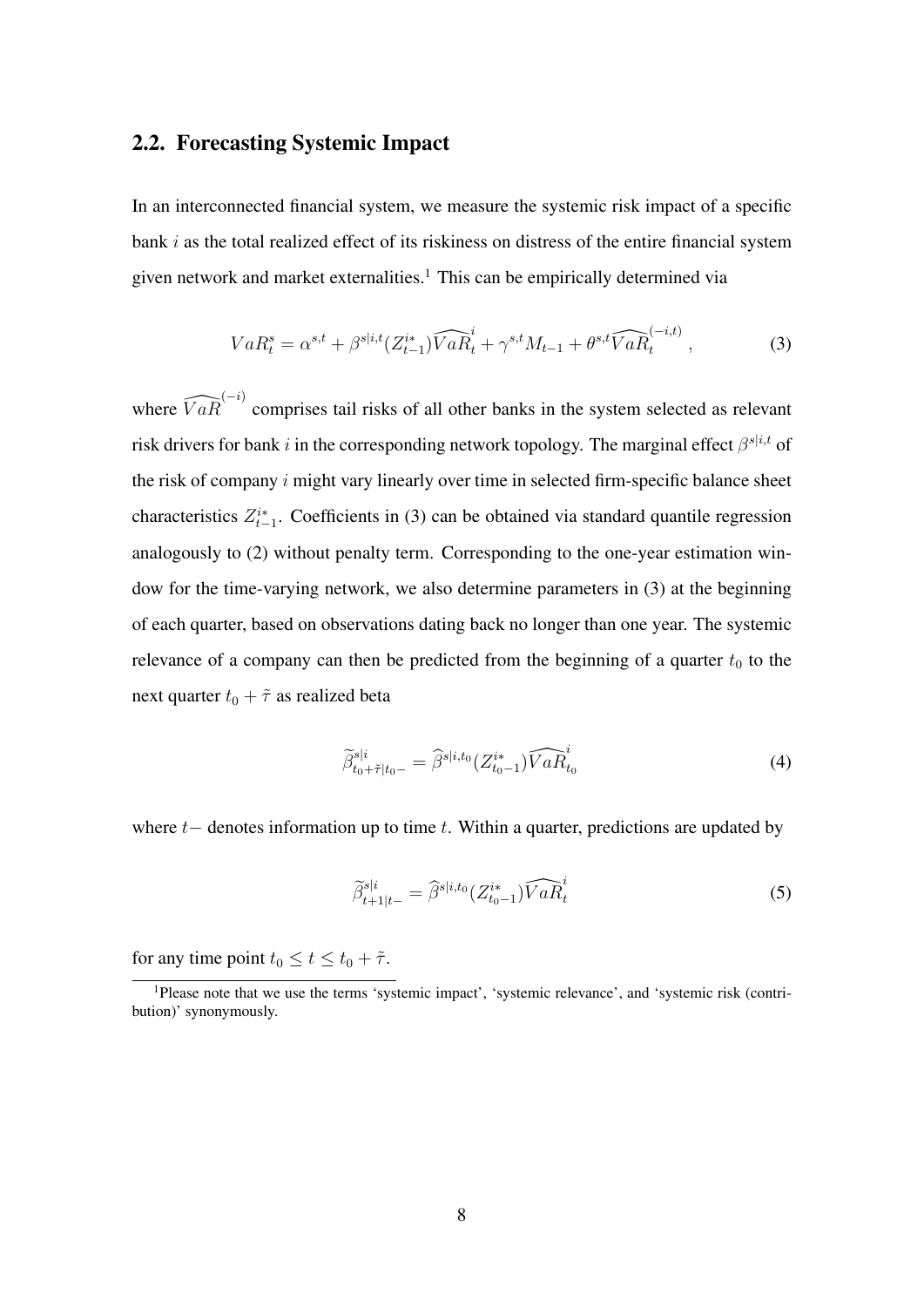### <span id="page-8-0"></span>3. Data

Our sample of financial firms comprises 20 European banks and insurance companies. A list can be found in Table [2.](#page-20-0) The dataset covers Europe-based banks deemed as systemically relevant by Financial Stability Board (2011), for which complete data sets over the considered period are available.[2](#page-0-0) It includes the ten largest European banks by assets in 2010. Furthermore, six insurance companies are selected, all belonging (by assets) to the top 10 insurers in the world in 2010. The regressors explaining the individual Value at Risk (*V aR<sup>i</sup>* ) are selected among other companies' loss exceedances, individual balance sheet ratios, and several financial indicators, including country-specific variables.

From quarterly balance sheets obtained from Datastream/Worldscope, three key ratios are calculated: Leverage, correponding to total assets divided by total equity; maturity mismatch, the quotient of short-term debt and total debt; and size, defined as the logarithm of total assets. Furthermore, we include quarterly stock price volatility in the set of possible regressors, which is estimated over the time span between quarterly reports. Instead of interpolating the data to daily values, we keep them constant until new information is published[.3](#page-0-0)

The set of financial indicator variables contains the return on EuroStoxx 600, relative changes of the volatility index VStoxx, and returns on three major bond indices for Europe: IBOXX Sovereign, containing government bonds, iBOXX Subsovereigns, consisting of bonds issued by government owned banks, supranationals and other subsovereigns, and iBOXX Corporates. Furthermore, we include changes in three months Euribor, the interbank lending interest rate, and a liquidity spread between three months Eurepo, the average repo rate reflecting the cost of repurchase agreements, and the three month Bubill (German government bond rate) as proxy for the risk free rate. To capture aggregate credit quality in Europe, we also add the change in the one year and five year

<sup>&</sup>lt;sup>2</sup>Banco Espirito Santo is the only bank which is not listed by the Financial Stability Board. We include it because otherwise, financial firms from Southern Europe would be underrepresented.

 $3$ For simplicity, we assume that quarterly balance sheets become public information on fixed dates: March 31, June 30, September 30 and December 31.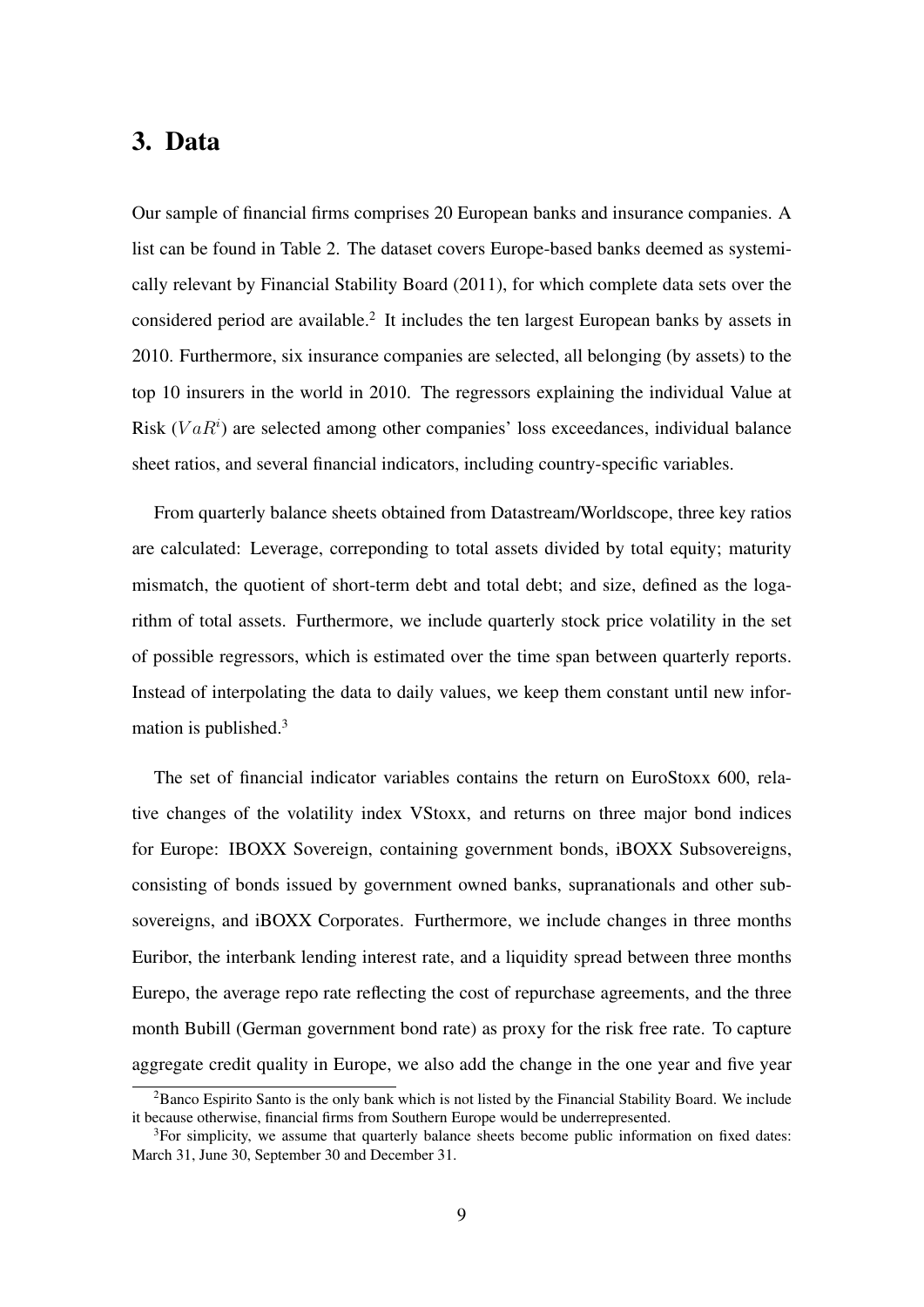default probability indices from Fitch as well as the change in the five year continued series of the credit default swap index iTraxx Europe. Another two relevant economic indicators are the gold price and relative changes of the MSCI Europe Real Estate Price Index.

As proxies for the market's expectations on economic growth and to capture countryspecific effects on individual VaRs, we include several ten year government bond yields (Germany, United Kingdom, Spain, United States, and Greece) as well as yield spreads (ten years minus three months yields) of German and U.S. government bonds. Finally, accounting for the global interconnectedness of financial markets, we include returns on financial sector indices, FTSE Financials Japan, Asia, and US.

When estimating systemic risk betas in the second stage, a subset of the above macro financial indicators is required as control variables. Here, we take the changes in the EuroStoxx 600 index, VStoxx, Euribor, iTraXX, the three FTSE Financial indices, the real estate index, and the spread between Eurepo and the Bubill rate.

## <span id="page-9-0"></span>4. Results

### 4.1. Time-varying tail risk networks

Having identified the tail risk drivers for each firm allows constructing a tail risk network. Following HSS, we take all firms as nodes in a network and identify a network link from firm *i* to firm *j* whenever the loss exceedance of *i* is selected as a tail risk driver for *j*. Figures [1](#page-21-0) to [4](#page-24-0) show the resulting systemic risk networks for the 20 financial institutions computed based on one-year rolling windows from 2006 to 2010. In order to illustrate cross-country and inter-country risk channels, we order the institutions in the graph according to their (main) home countries.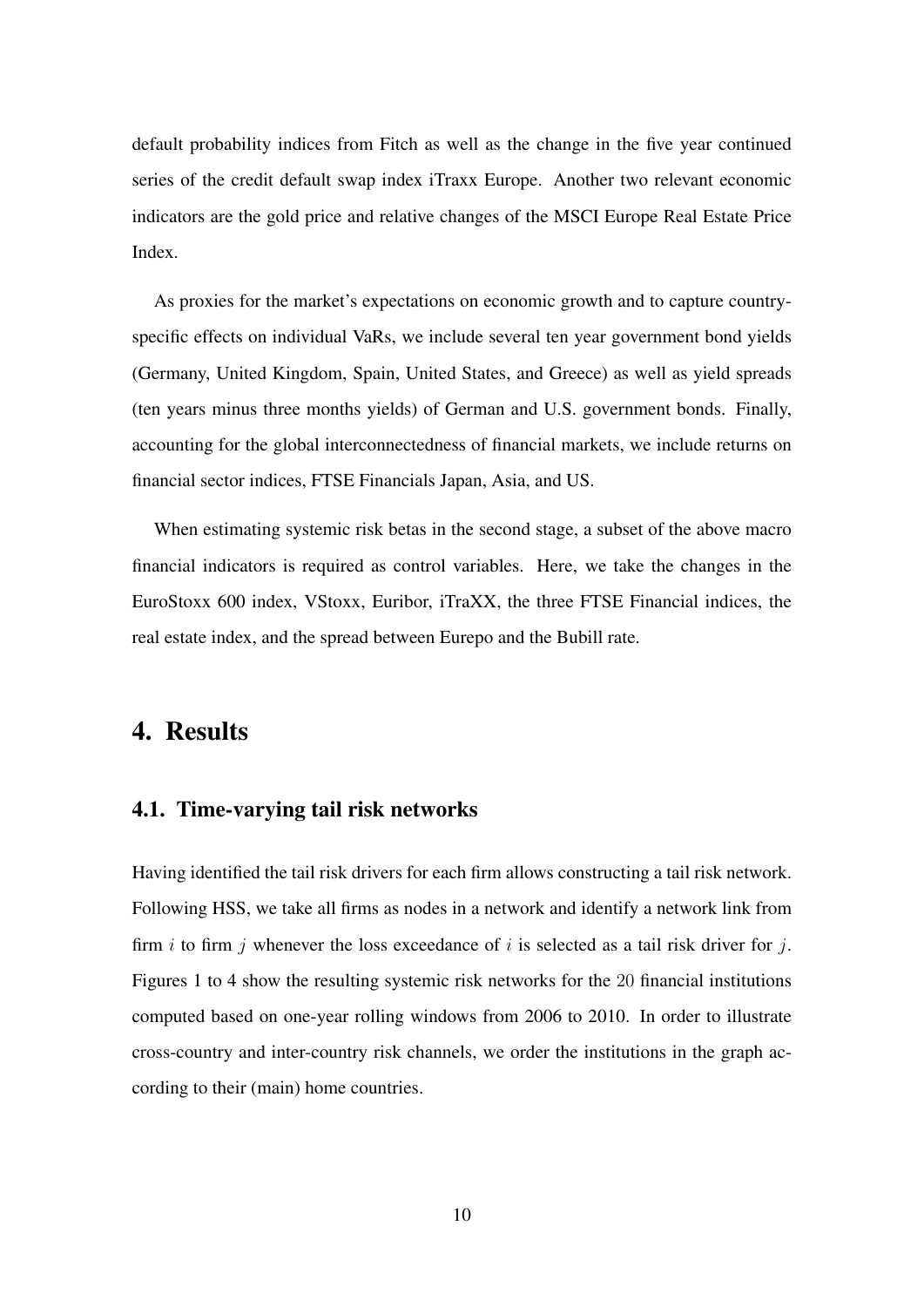With our analysis we can statistically determine "relevant" (directed) risk connections in the financial network. Identifying the underlying *economic* causes for a link between two companies, however, is more difficult given the available data. Nevertheless, the inclusion of firm-specific characteristics and macroeconomic state variables allows us to a certain extent to control for situations where firms have (similar) exposure to the same risk factors. Such factors cause bi-directional relationships due to firms' dependence on common situations, such as, for instance, periods of high volatility, flattening of yield curves, increased sovereign default or falling overall credit quality. Accordingly, the identified risk connections are *not* due to companies' exposure to same economic conditions or risk factors as captured by the included control variables, but are caused by (possibly remaining) factors inherently related to inter-bank connections. These are most likely counterparty relations (i.e., one firm is the counterparty of the other) and/or the same exposure to toxic assets in firms' balance sheets.

In this spirit, we identify several risk connections which remain quite stable over time and thus appear as fundamental risk channels of the European financial network during the period under consideration. An interesting such case is the tail risk connection between Deutsche Bank and various big insurance companies, particularly Allianz as well as between Deutsche Bank and Commerzbank. The latter faced significant distress due to investments in toxic assets originating from the U.S. housing market, and was the first commercial lender in Germany accepting capital injections from the government. In the beginning of 2009, Commerzbank was partly nationalised with the government taking a 25% stake. Our analysis reflects that the distress of Commerzbank also spilled over to Deutsche Bank. Hence, governmental support of Commerzbank was an important step to reduce its systemic risk contribution. This is empirically in line with our study as we observe a declining tail risk connectedness of Commerzbank after the bailout. Persistent risk connections are also identified between Royal Bank of Scotland (RBS) and Barclays. Despite their perceived quite different situation (see Table [1](#page-11-0) ), the network analysis, however, reveals that both banks have been deeply connected. Being bi-directional before the crisis, the links became particularly pronounced and rather one-directional during the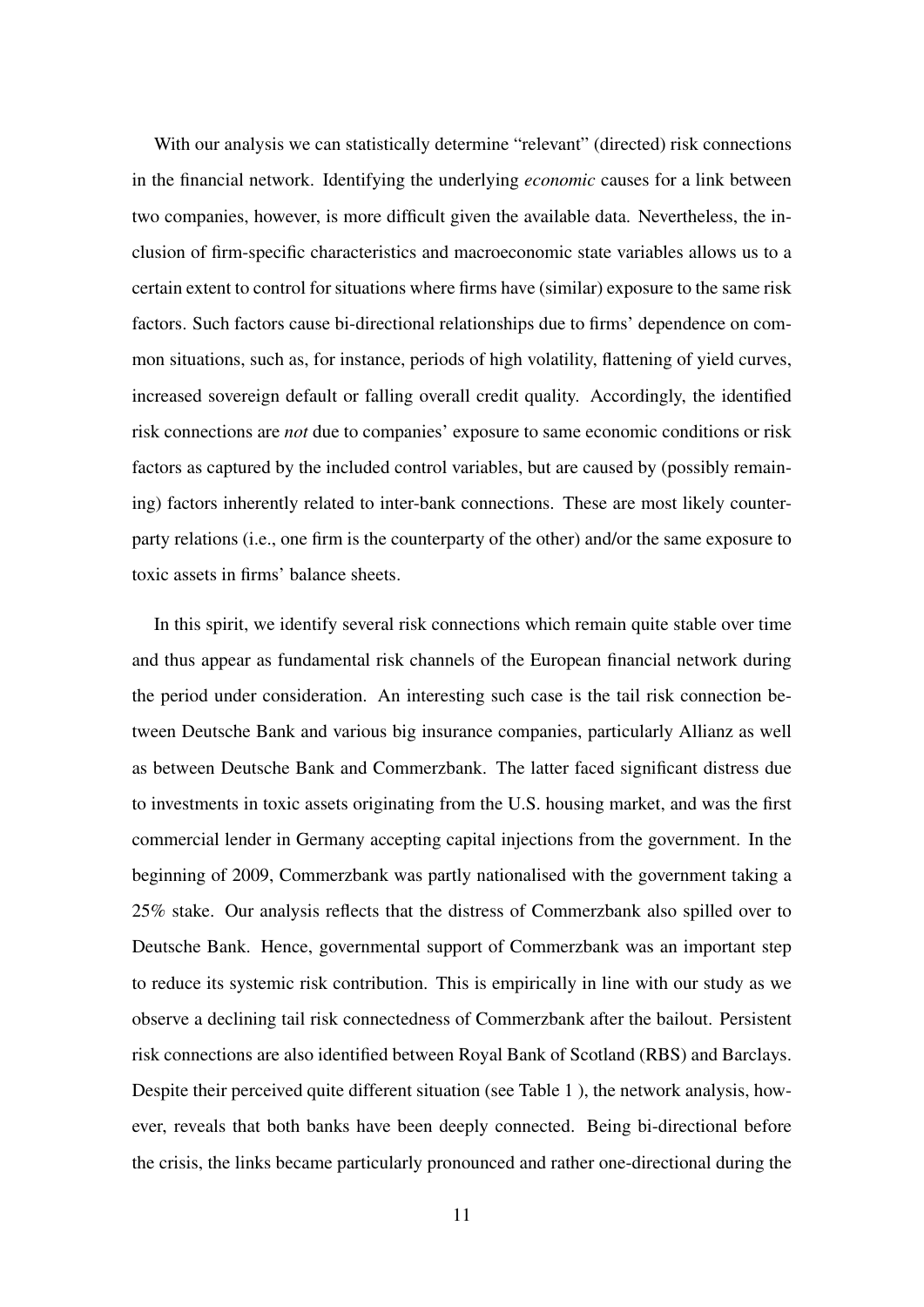| <b>RBS</b>                                     | <b>Barclays</b>                                       |  |
|------------------------------------------------|-------------------------------------------------------|--|
| April 2008: substantial write-downs due to     | <i>April 2008</i> and before: relatively well funded, |  |
| break-down of U.S. housing and credit mar-     | even explored options to take over Lehman             |  |
| kets                                           | <b>Brothers</b>                                       |  |
| Start 2009: record loss, bailed out by UK gov- | <i>Fall 2008</i> : raise of new capital by investors  |  |
| ernment (stake increase to $70\%)$             | Start 2009: no participation in government's          |  |
|                                                | insurance schemes for toxic assets required.          |  |

<span id="page-11-0"></span>Table 1: Schematic overview of the situation of two UK banks during the sample period.

financial crisis. Probably caused by counterparty relations, RBS received substantial tail risk from Barclays further increasing RBS's potential losses and making both companies systemically risky. The strong risk connection between Barclays and RBS vanishes in the aftermath of the financial crisis which might be a result of RBS's bailout and ongoing re-structuring in both banks.

Furthermore, the networks reveal persistent connections between UBS and Credit Suisse, UBS and Crédit Agricole, Agricole and Société Générale as well as Credit Suisse and Agricole. The strong interconnections between these Swiss and French banks are likely to be driven by exposure to the same toxic assets and resulting liquidity shortages stemming from the U.S. market making these banks facing common funding problems. This happened during 2008/09, where all of these banks also received substantial tail risk spillovers from others. For instance, our analysis reveals that Credit Suisse was subject to tail risk inflow from Barclays and BNP Paribas which - according to the identified network connections - spilled over to the 'risk neighbors' of Credit Suisse. All of these banks received bailout packages from the Swiss and French government, respectively. As a possible consequence of these bailouts and a relaxation of the bank's funding situation in the aftermath, Credit Suisse's sensitivity to tail risk inflow from Barclays and BNP Paribas actually declined in 2009.

Although all of these institutions operate on a global level, we still observe a substantial extent of persistent country-specific risk channels. These effects reflect a strong interconnectedness and consequently inherent instability of national banking systems. These within-country dependencies are complemented by cross-country linkages and industry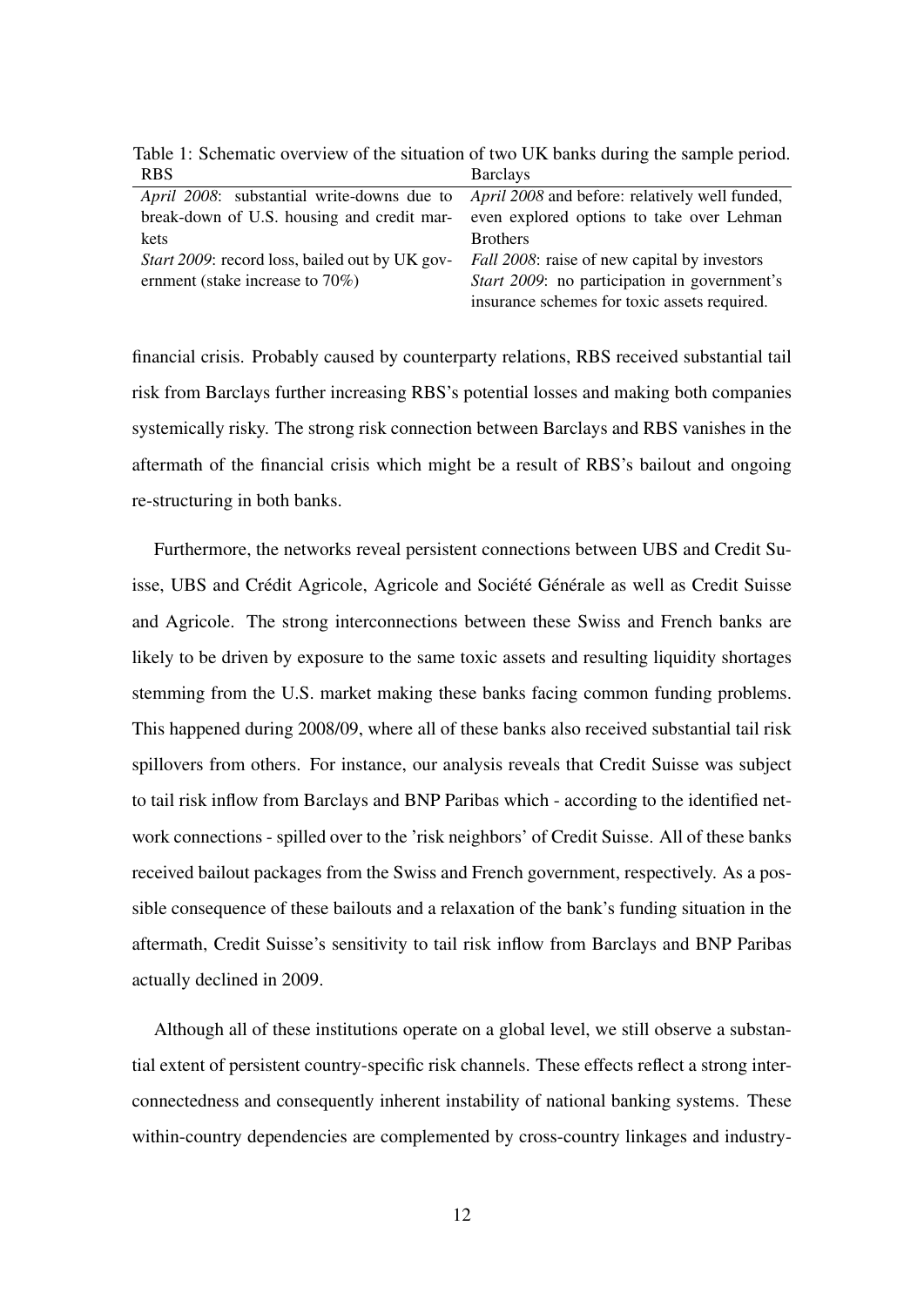specific channels. Examples for the latter are tail risk connections prevailing within the insurance sector including Allianz, AXA, Aviva, Münchener Rück and Aegon. Their interconnectedness even increased during the financial crisis which is likely to be caused by exposure to the same classes of toxic assets.

Our approach, however, also captures interesting time variations in tail risk channels. In particular, in 2008/09, we observe high fluctuations of network connections which are likely to be caused by counterparty relations in combination with funding liquidity shortages. Accordingly, they vanished in the aftermath of the crisis. Examples are connections from Santander to HSBC, BNP Paribas, Allianz and AXA. These links make Santander systemically quite risky as the bank obviously produced and transmitted tail risk to various major players in the system. These findings are confirmed by the estimated systemic risk betas shown below. A further example is a strong connection between ING and Aviva which built up and increased through the crisis and vanished thereafter. The Dutch bank ING realized significant losses, had to cut jobs in 2009 and received capital injections from the Dutch government.

Analyzing the pure number of outgoing tail risk connections (illustrated by the size of nodes in the network graphs), we identify Barclays, Santander, AXA, BNP Paribas, ING, Société Générale and Crédit Agricole as deeply connected companies. Actually, the latter four were companies which have been bailed out by their governments and got partly nationalized. Our analysis indicates that these governmental capital injections were indeed justifiable as these companies have been (and still are) in the core of the network and therefore serve as distributors and multipliers of systemic risk. According to the identified network connections, failure of one of these institutions would substantially threaten the stability of the financial system.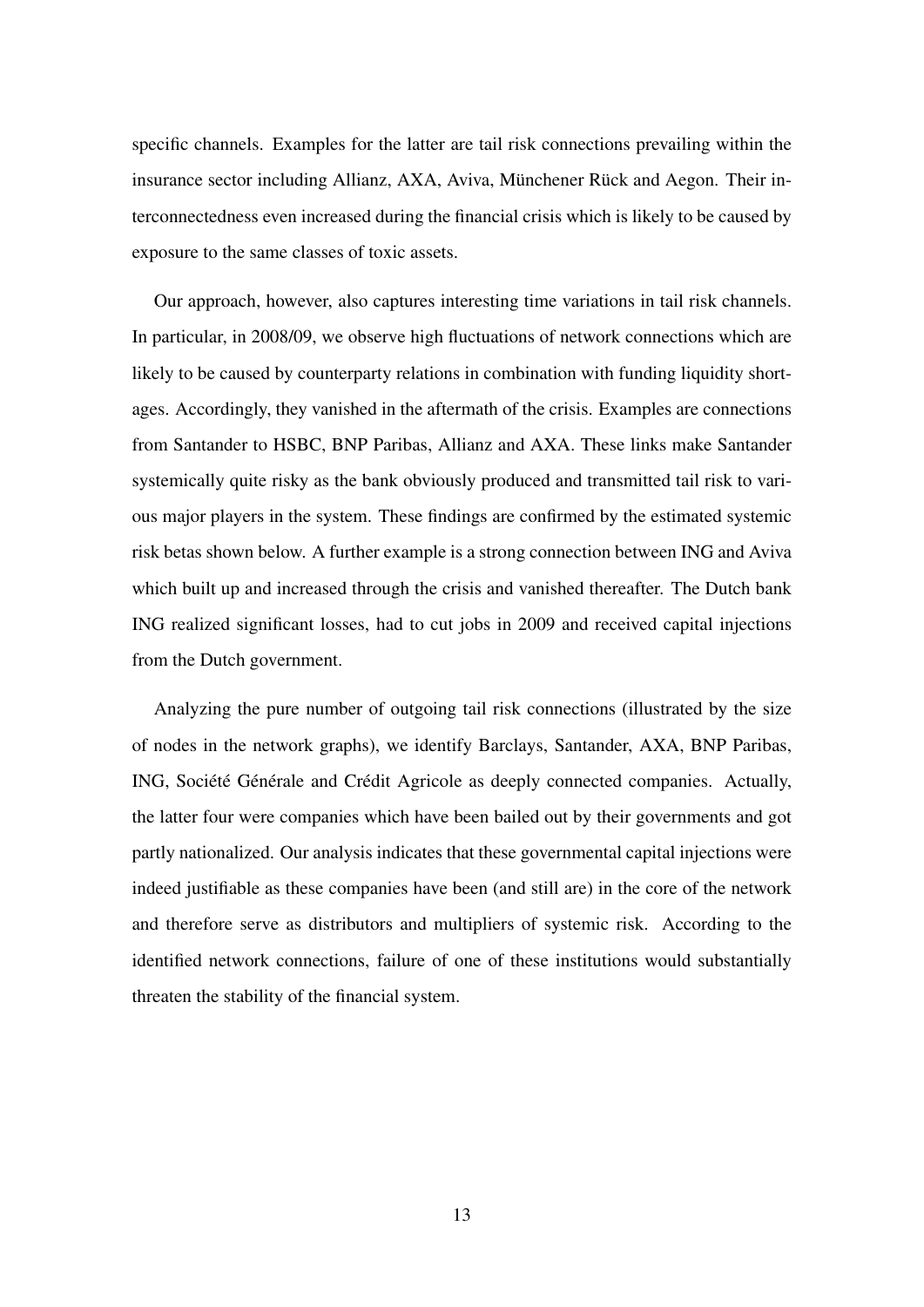#### 4.2. Systemic risk rankings

After having determined individual companies' VaRs, realized systemic risk betas can be estimated and forecasts for each quarter can be computed according to equation [4.](#page-7-1) Table [4](#page-27-0) reports systemic risk rankings for all quarters between the beginning of 2007 and the end of 2010. They are based on realized systemic risk betas at the end of the respective foregoing quarter, and therefore contain forecasts of relative systemic relevance. Prior to the estimation, we conducted a test on joint significance of  $VaR^i$  and  $VaR^i \cdot Z^{i*}$  with  $i =$ 1*, ...*20, for *V aR<sup>s</sup>*, using all five years of data. Apart from two exceptions, all individual VaRs turn out to be statistically significant for the system's VaR. The two exceptions are, on the one hand, Banco Espirito Santo, which is the largest bank in Portugal, but much less internationally active than the other banks in our sample. On the other hand, Société Generale is found to be insignificant. We attribute this finding to the fact that in 2008, the bank was affected by large losses induced by the unauthorized propriety trading of one of its employees. This was a materialization of (idiosyncratic) operational risk, and may have distorted the test results concerning systemic relevance. We expect that on a longer horizon, Société Generale' systemic risk beta would be significant. In the following, however, we exclude it from the systemic risk rankings, together with Banco Espirito Santo.

It should be noted, that often differences in beta estimates between direct neighboring firms in the obtained rankings are small and thus not statistically significant. Hence orderings in Table [4](#page-27-0) should rather be seen as an indication for a company's relative systemic importance characterizing groups of similar relative systemic impact. We therefore suggest a "traffic light system" of high, medium and low ranked systemically risky banks as reported in Table [3.](#page-26-0)  $4$  Clearly, when a financial firm is distressed, bailout decisions should not be based solely on this categorization at the respective point in time. Instead,

<sup>4</sup>At some time points, estimated systemic risk betas become negative. We interpret this finding as negligible systemic impacts of the respective firm in the respective quarter and therefore omit it in the ranking.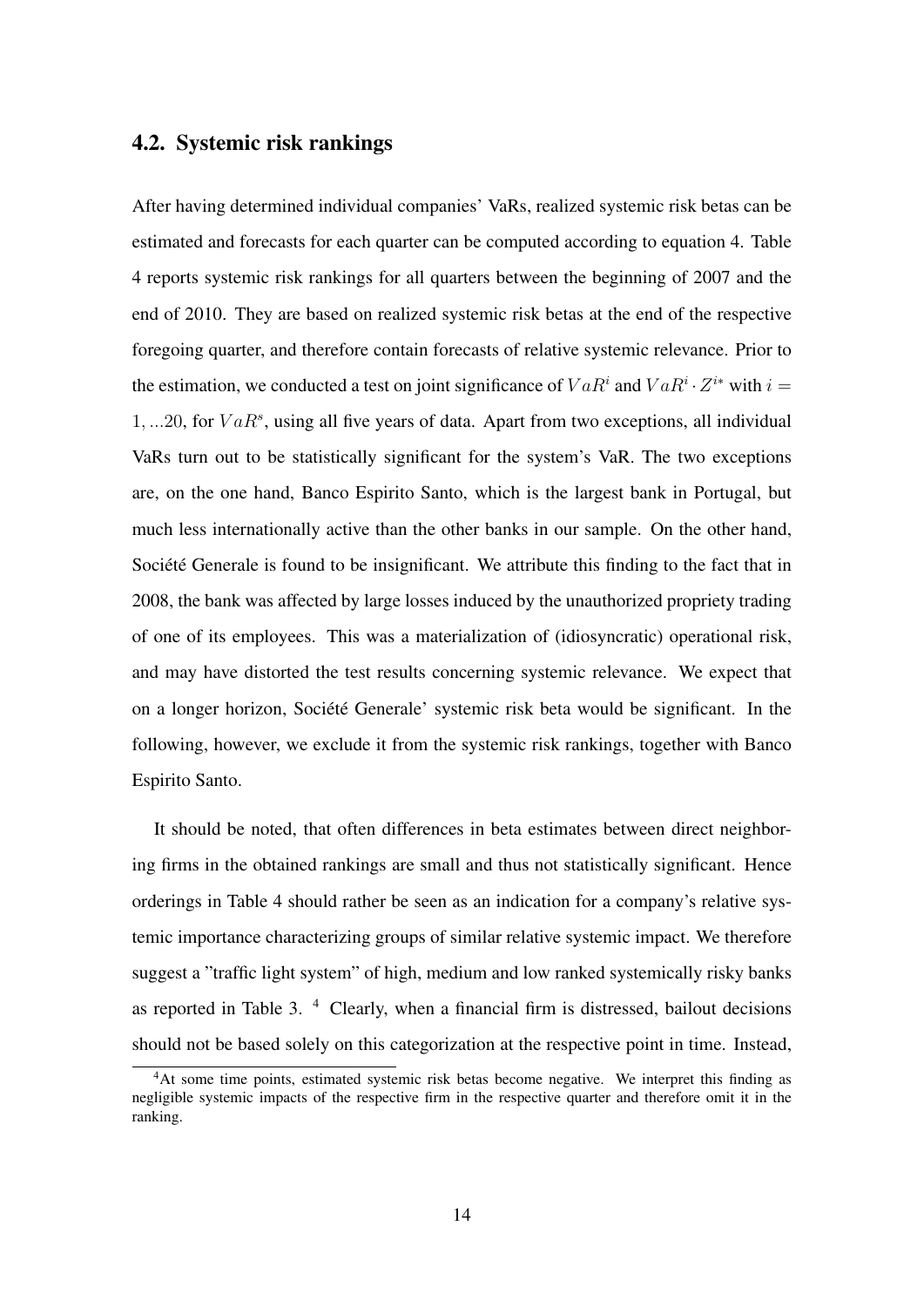the evolvement of the measure should be observed over time and past periods should be taken into consideration, in order to obtain a full picture of the firm's systemic impact.

Figure [5](#page-25-0) illustrates the time-varying cross-sectional distribution of the estimated betas and the three traffic light groups. We observe the overall highest systemic risk betas during the height of the financial crisis. Furthermore, representatively for other firms, we depict the estimated systemic impacts of Barclays, Crédit Agricole, Santander and UBS. It turns out that the respective systemic risk betas move in locksteps before mid 2008, but strongly diverge during the crisis. Similar relationships are also shown for other companies and reflect distinct crisis-specific effects.

These effects are supported by the pointwise, ungrouped results in Table [4](#page-27-0) revealing strong variations of the relative systemic riskiness during the crisis. This is obviously induced by a severe instability of the financial system during this period and is also confirmed by the high variability of network connections as discussed above. Conversely, a higher stability of systemic risk patterns over time is observed in the periods before and after the financial crisis (i.e., 2007 and 2010). Note that the high variation of pointwise predicted systemic risk betas is neither an artefact of the LASSO-procedure for network selection nor an indication of problems in selecting the penalization constant in practice. Plots of estimated individual VaRs rather reveal a major part of the volatile behavior stemming from the hard thresholding with which other companies' loss exceedances are measured and thus appear and disappear as potential candidates for network links over time. We leave it for future work to determine appropriate smoothed versions of exceedances. In our study we remain conservative towards the type II error in detecting network links and keep the extreme cut-off behavior where firms can only be risk drivers if in distress and not on the way towards potential distress. Our recommended classification of firms for supervisors in this setting is thus broad and groupwise as shown in Table [3.](#page-26-0)

Overall, we identify BNP Paribas, HSBC and Santander as being most risky with the highest realized risk betas between 2007 and 2010. BNP Paribas was strongly affected by the credit crunch and an evaporation of liquidity in the funding market in 2007/08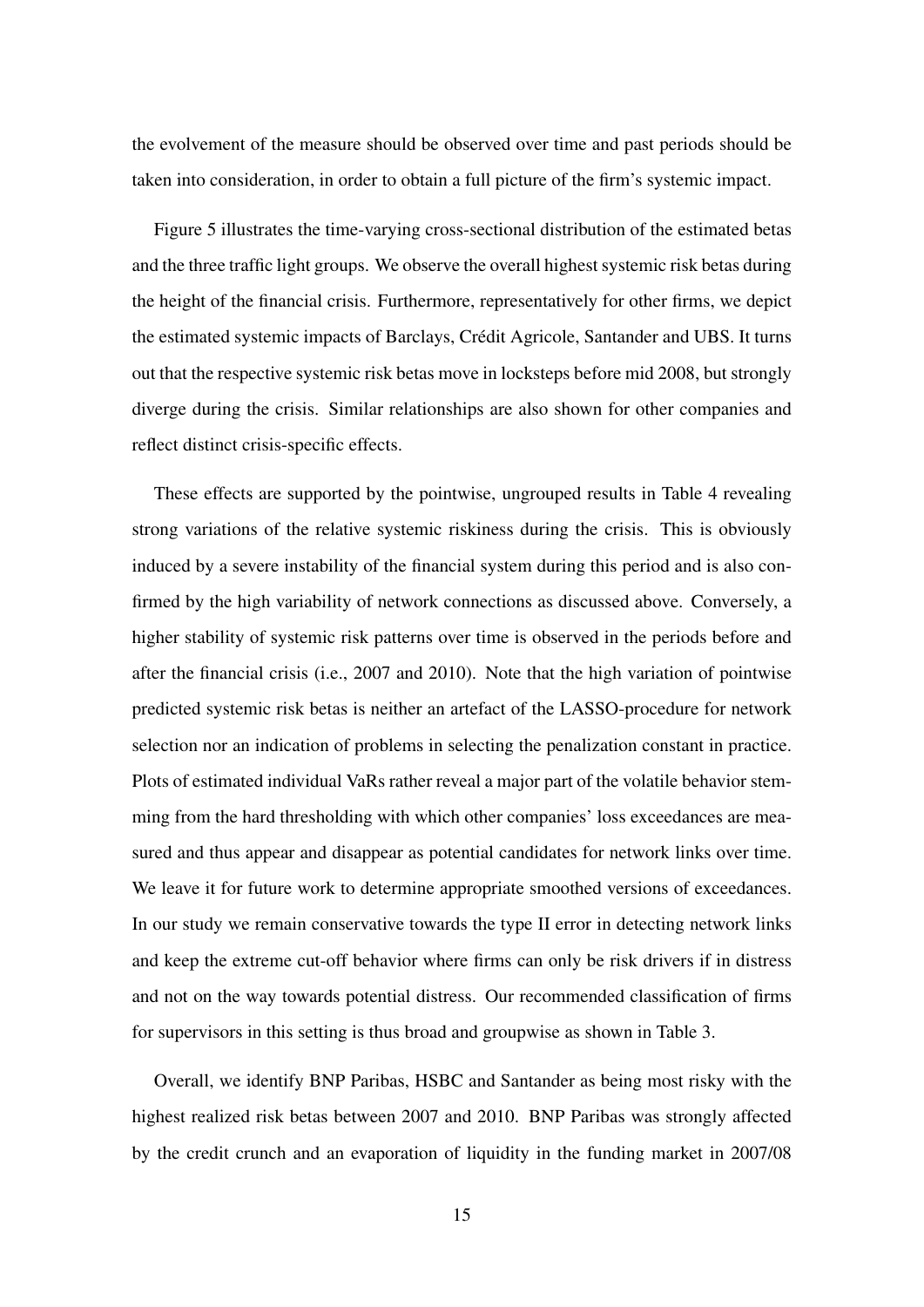and was bailed out by the French government end of October. Our findings reflect that after the bailout, BNP's systemic riskiness was still comparably high. According to the network analysis above, this is obviously due its strong interconnectedness, particularly in 2010. In contrast HSBC's connectedness is only moderate. However, its size and the identified tail risk connections to Barclays, BNP and Santander make it systemically quite risky. These connections became obviously quite relevant due to HSBC's heavy exposure to U.S. housing and credit markets. Consequently, the bank's distress induced by significant losses during the crisis have been spread out in the system resulting in a particularly high systemic riskiness around beginning of 2009. Our results indicate that also in the aftermath of the crisis, HSBC still remains systemically quite risky. In case of Santander, the relative systemic riskiness (compared to other banks) even tends to increase after the financial crisis (particularly in 2010). This finding might already indicate funding problems in the Spanish banking market becoming particularly evident in 2012. These results are in line with the findings of the network analysis above identifying Santander as a deeply interconnected bank being linked to several insurance companies and (particularly during the crisis) to other major players like Barclays and HSBC.

Monitoring systemic risk rankings over the course of the financial crisis provides interesting insights into the systemic importance of individual firms under extreme conditions of market distress. Four prominent examples are RBS, Barclays, Deutsche Bank and HBSC. According to the estimated systemic risk betas, we classify RBS as belonging to the most systemically risky companies in 2008. Also Barclays is identified as being systemically very relevant in several (though not all) periods in 2008/09. The identified network connections revealed that the strong connection between Barclays and RBS was obviously one driving force of the systemic relevance of both. This is also confirmed by the fact that the systemic relevance of both (as indicated by the realized betas) declined as the tail risk connection between both vanishes in 2009. Likewise, Deutsche Bank faces a steady increase of its systemic relevance in 2007 and belongs to the group of systemically most risky companies in 2008. This is confirmed by the network analysis above showing that particularly during 2008, Deutsche Bank was deeply interconnected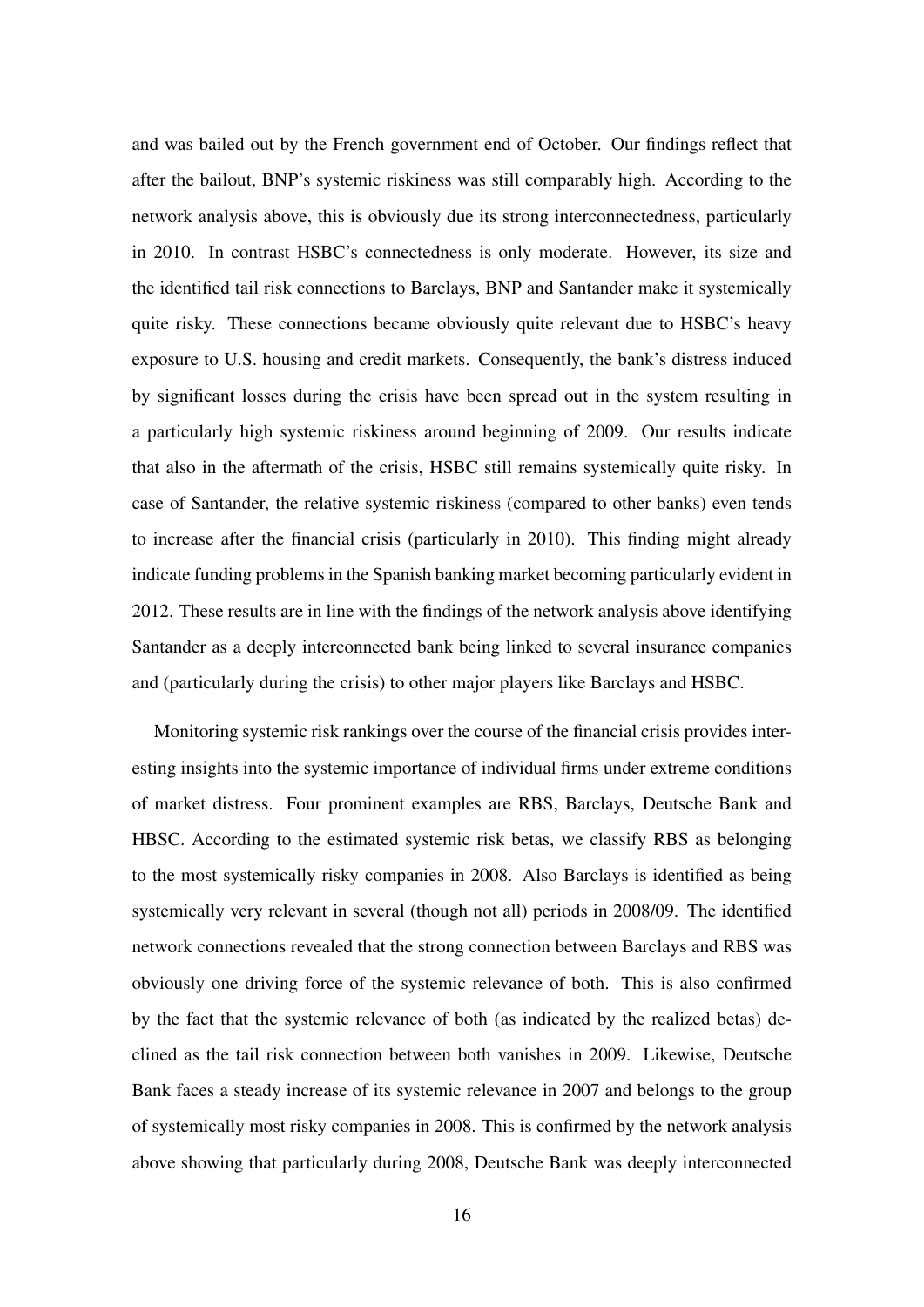with risk channels to various major insurance companies. Although Deutsche Bank was not subject to any government bailouts it went through a process of substantial internal restructuring. This is confirmed by our estimates showing a decline of Deutsche Bank's systemic importance during 2009 and 2010. Finally, for the post-crisis period, we observe a tendency for the insurance companies becoming relatively more risky. Particularly in 2010, Allianz, Aviva, Axa, Generali and Münchener Rück reveal relatively high (though not always significant) systemic risk betas. Likewise, also Société Générale and Credit Suisse are identified as systemically risky in 2010. These findings are confirmed by the network analysis showing a comparably high connectedness of Société Générale, Axa and Generali.

To analyze whether systemic risk betas are related to companies' balance sheet characteristics, we compare rankings of quarterly averaged realized systemic risk beta estimates to rankings according firms' size, leverage, and maturity mismatch. In particular, we estimate Kendall's rank correlation coefficient according to

$$
\widehat{\tau} = \frac{\text{number of concordant pairs} - \text{number of discordant pairs}}{0.5n(n-1)}.
$$

 $\hat{\tau}$  is known to be more robust towards deviations from normality than the Pearson correlation coefficient (see, e.g., Dehling, Vogel, Wendler, and Wied (2012), and aims directly at comparing the ordering of variables.

To distinguish between a pre-crisis and (post) crisis period, we compute Kendall's  $\tau$ for pooled data from 2006 to the end of 2007 (8 quarters) as well as for the subsequent period including the crisis and its aftermath (12 quarters). Table [5](#page-30-0) reports the estimated rank correlations together with the outcomes of one-sided significance tests, with the null hypothesis  $H_0: \tau \leq 0$ . Based on the pre-crisis period, we find that correlations of 0,11 between systemic risk betas and leverage as well as maturity mismatch are significant at a 5% level, whereas the correlation with size is smaller and only significant at 10%. These results indicate that even in non-crisis periods mainly network effects do drive predictions of systemic relevance in realized systemic risk betas rather than idiosyncratic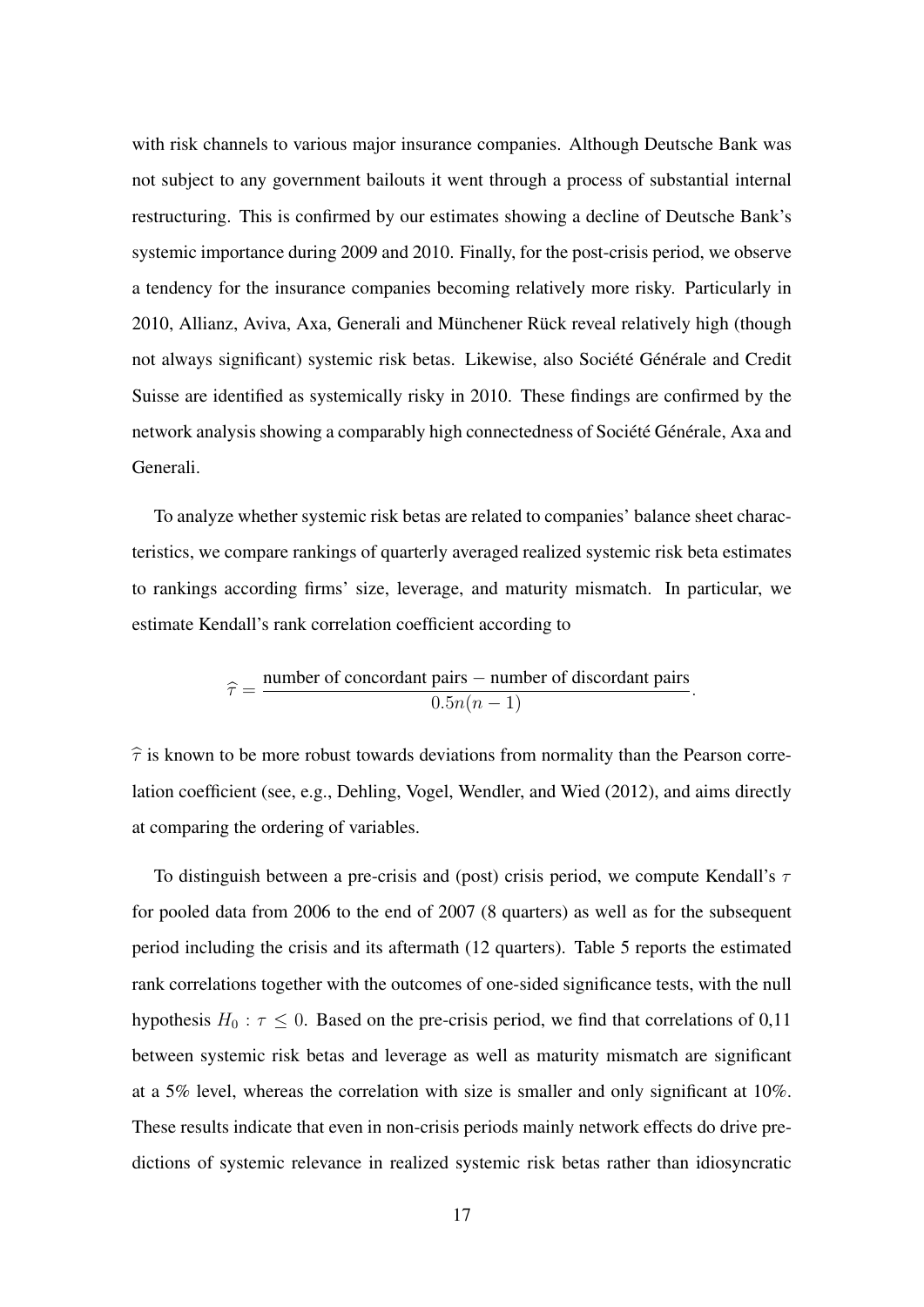characteristics. Within the firm specific effects, we also find that size is not the dominating factor which is in contrast to the well-known "to big to fail" statement. Important idiosyncratic risk drivers are rather leverage and funding risk, approximated by maturity mismatch. During the (post) crisis period, estimated correlations become insignificant and are virtually zero. This shows that from 2008 onwards, the influence of observable firm characteristics even decreases further and network connections are the pre-dominant drivers for short-term predictions of firm's systemic riskiness. This also corresponds to a sharp increase of realized systemic risk beta forecasts as shown in Figure [5.](#page-25-0)

### 4.3. Out-of-sample validation of forecasts

A direct evaluation of realized systemic risk beta forecasts is not possible, since they cannot be observed even ex post. As systemic risk betas measure the effect of firms' tail risk on the tail risk of the system, an observable proxy benchmark is the tail correlation between the system return and each individual company's return. Accordingly, for a first rough forecast validation setting, we compute quarterly tail correlations based on 10% quantiles balancing the need of a sufficient number of observations on the one hand and the need to capture *tail* risk. In particular, we estimate the correlations for each quarter *k* as

$$
\bar{\rho}_k^{s,i} = \text{corr}_k\left(X^s, X^i | X^s < q_{0.1}(X^s), X^i < q_{0.1}(X^i)\right),
$$

for from observations  $X_t^s$ ,  $X_t^i$  with  $t = t_{0,k} + 1, ..., t_{0,k} + \tilde{\tau}_k$  for each end-of-quarter time point  $t_{0,k}$ , where  $\tilde{\tau}_k$  denotes the length of the next quarter, using the Pearson correlation coefficient, see e.g. Ang and Chen (2002).

As a naive benchmark for assessing a firms' marginal relevance in the financial system, we compute a simple financial system CAPM-type beta defined as the slope coefficient in time series regressions of individual returns on the system return. We take this simplistic competitor as a lower bound benchmark, which is much easier to obtain than our realized systemic risk beta but is obviously "naive" as it does not account for tail dependencies but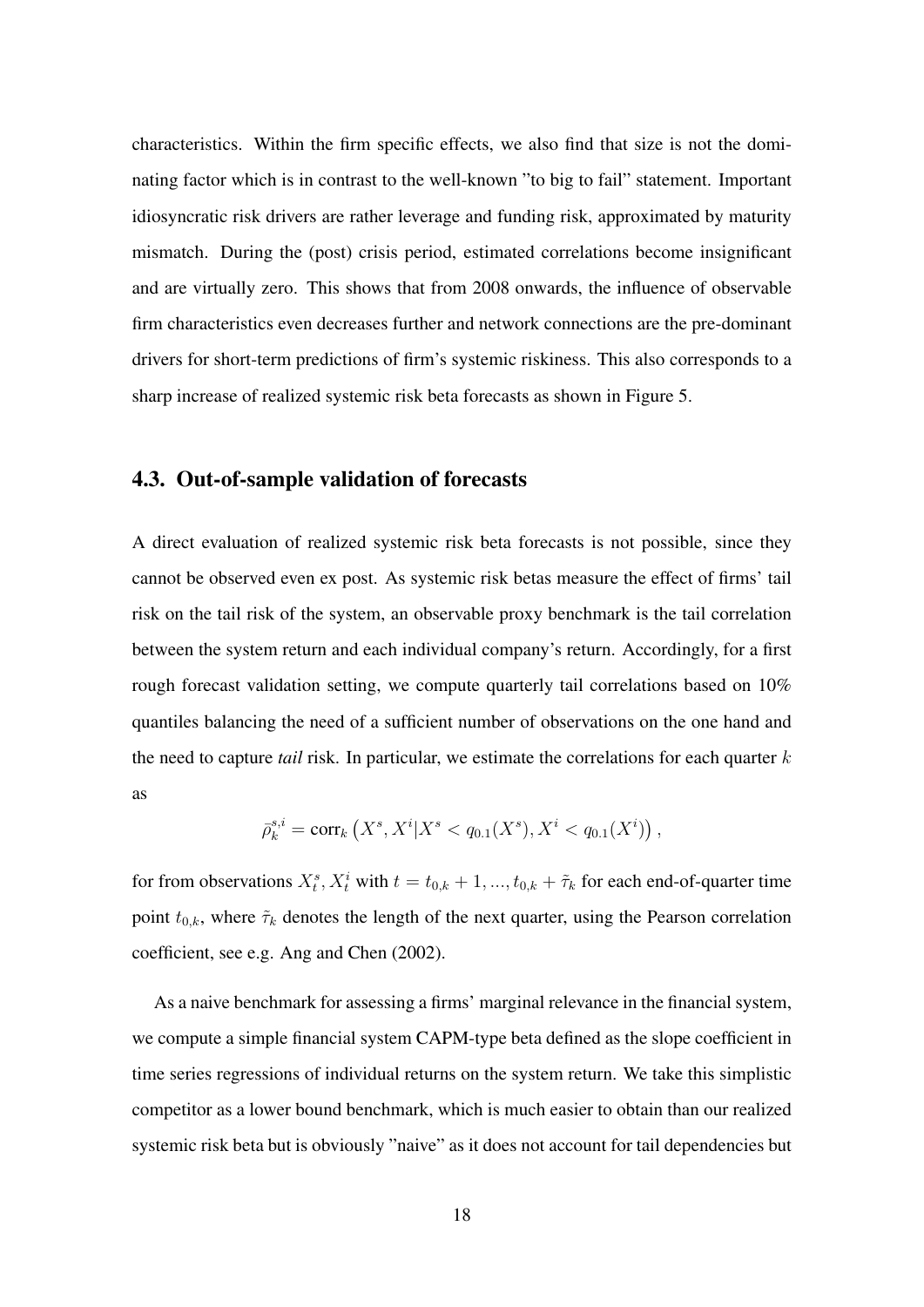just mean dependencies and reverts the causality between system returns and individual returns. To evaluate the two different forecasts, we compute the  $R<sup>2</sup>$  in separate forecast regressions of the form

<span id="page-18-1"></span>
$$
\widehat{\tilde{\rho}}_k^{s,i} = \gamma_0 + \gamma_1 b_k^i + \varepsilon_k^{s,i} \tag{6}
$$

where *k* is the quarter index and  $b^i \in \left\{ \frac{\tilde{\beta}^{s|i}_{t_0+\tilde{\tau}|t_0}, \beta^{CAPM,i}_{t_0+\tilde{\tau}|t_0}}$  $\}$ . The higher the respective  $R^2$ , the more variation in future tail correlation is explained by the respective systemic risk forecast. Boxplots of all  $R^2$ s for the different companies are shown in Figure [6.](#page-29-0) It turns out that the realized systemic risk beta clearly outperforms the "financial system beta" in forecasting future tail dependence between the system and individual banks and insurance companies.

In a second forecast evaluation scenario, we study the ability of the two measures to explain variations in returns in periods of extreme (negative) realizations denoted as the 10% worst outcomes of equity returns for each firm. Accordingly, we take the average 10% loss exceedances  $\overline{Ex}^i$  of all firms in the quarter k following the estimation period, and run cross-sectional regressions thereof on the respective realizations of the two competing betas,

$$
\bar{Ex}_k^i = \zeta_0 + \zeta_1 b_k^i + \varepsilon_t^{s,i},\tag{7}
$$

<span id="page-18-2"></span>with  $b_k^i$  defined as above. Such a regression has some analogy to a typical second pass CAPM regression linking cross-sectional variations in excess returns to the cross-sectional variation in market betas. Although the systemic risk beta is not tailored to such a setting, our findings in Figure [7](#page-29-1) show that on average it provides a better prediction of extreme market valuations than a the simple financial system CAPM-type beta.

## <span id="page-18-0"></span>5. Conclusion

In this paper, we propose a framework for forecasting financial institutions' marginal contribution to systemic risk based on their interconnectedness in terms of extreme downside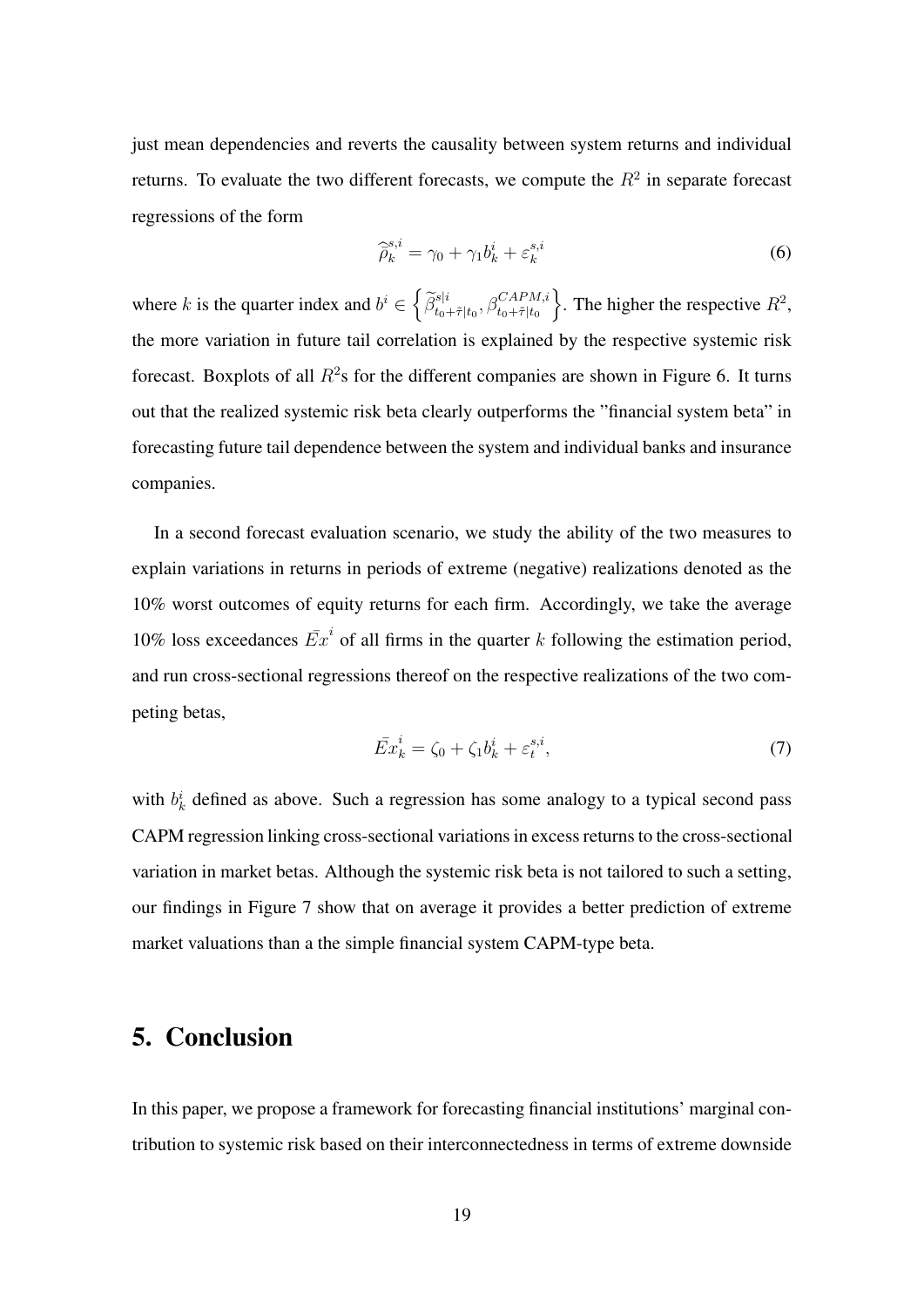risks. There are four major challenges in this context: Firms' (conditional) tail risks are unobserved and must be estimated from data. Determining such individual risk levels appropriately results in high-dimensional models due to the large number of potential network connections. These network dependencies, however, vary substantially over time in the considered hard-thresholding case for cross-effects. Therefore forecasting stability and responsiveness require careful balancing and yield a traffic light system for systemic risk forecasts. To tackle these issues, we adapt the two-stage quantile regression approach by Hautsch, Schaumburg, and Schienle (2012) to a rolling window out-of-sample prediction setting based on time-varying networks.

In a sample of large European banks covering the period 2007 to 2010, the adapted procedure reveals the dynamic nature of interconnectedness and corresponding risk channels in the European financial system around and during the financial crisis. The time evolution of network dependencies provides valuable insights into a bank's role in the system identifying originators and transmitters of tail risk over time. Determined relevant tail risk connections and systemic risk rankings both provide valuable input for supervision authorities. Given the need for better and more timely market surveillance, our approach can thus serve as a useful vehicle for providing a continuous assessment of systemic risk dependencies based on market data.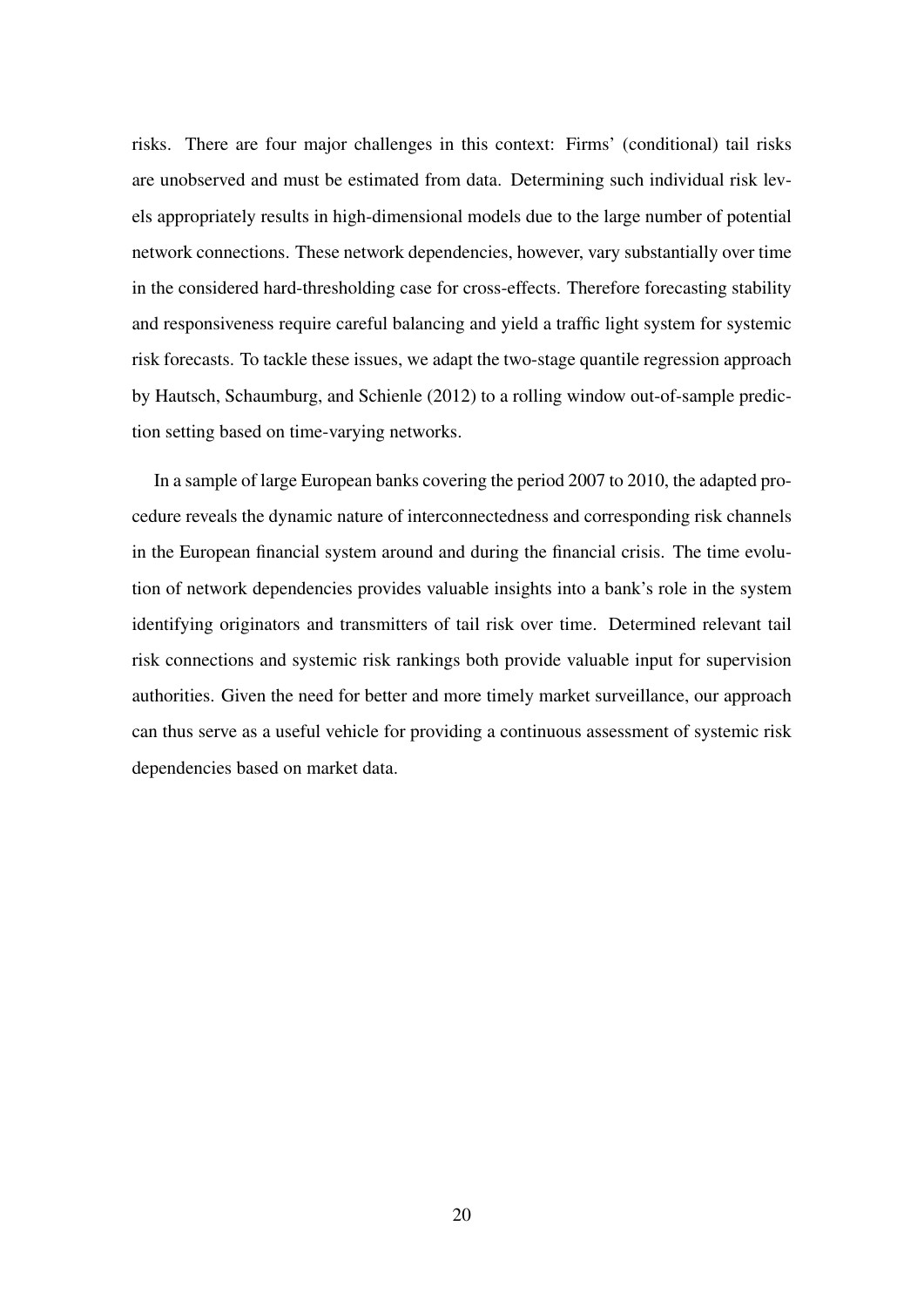# Appendix

<span id="page-20-0"></span>Table 2: List of included financial institutions. As most of them provide a broad range of services, we differentiate between banks and insurance companies, according to their main field of business activities. Furthermore, we state the country their headquarters are located in.

| Aegon (Insurance, NL)           | Deutsche Bank (Bank, DE)          |
|---------------------------------|-----------------------------------|
| Allianz (Insurance, DE)         | Generali (Insurance, IT)          |
| Aviva (Insurance, UK)           | HSBC (Bank, UK)                   |
| AXA (Insurance, FR)             | ING Groep (Bank, NL)              |
| Banco Espirito Santo (Bank, PT) | Lloyds Banking Group (UK)         |
| Barclays (Bank, UK)             | Munich Re (Insurance, DE)         |
| <b>BNP Paribas (Bank, FR)</b>   | Royal Bank of Scotland (Bank, UK) |
| Commerzbank (Insurance, DE)     | Santander (Bank, ES)              |
| Crédit Agricole (Bank, FR)      | Société Générale (Bank, FR)       |
| Credit Suisse (Bank, CH)        | UBS (Bank, CH)                    |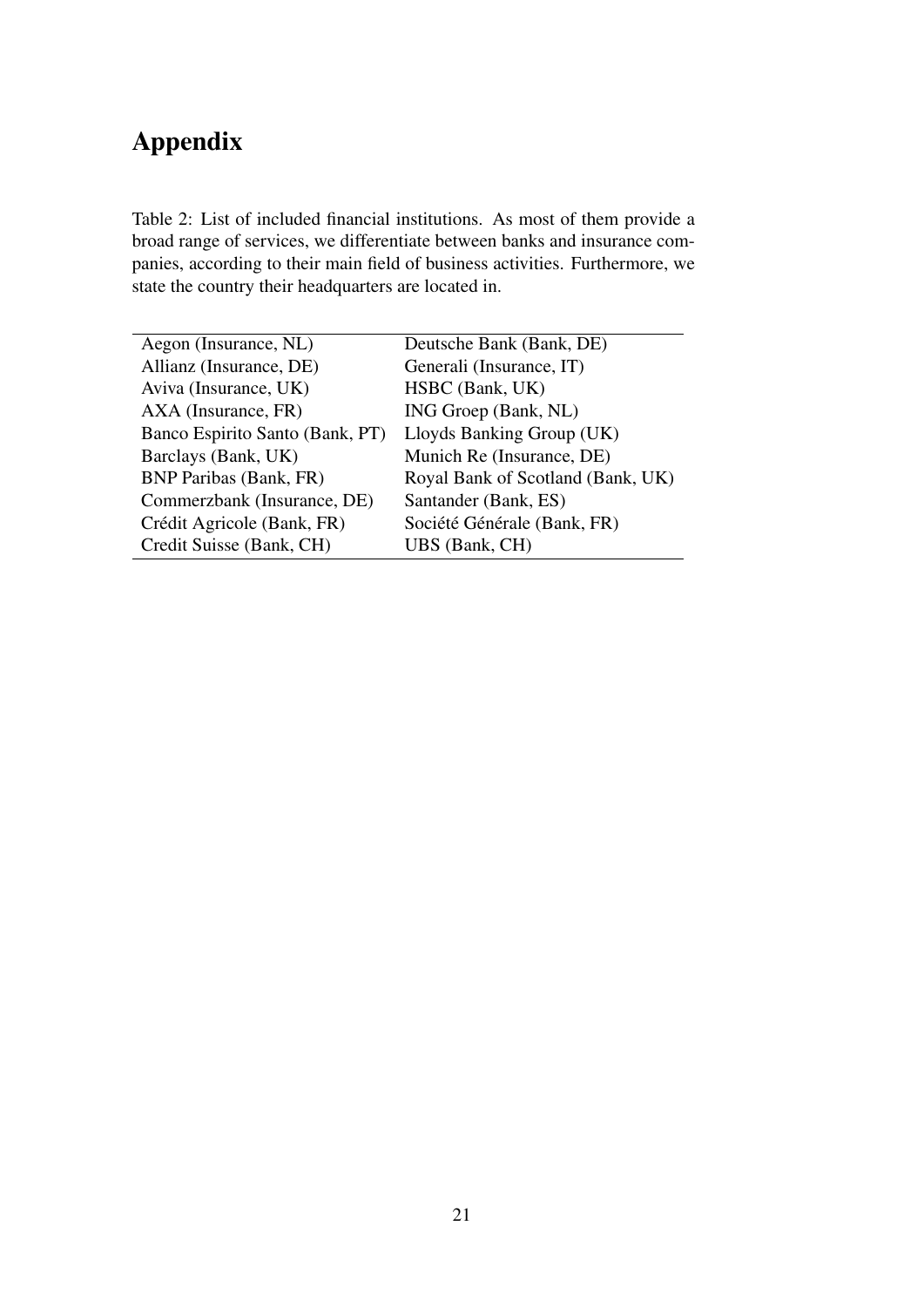

<span id="page-21-0"></span>

**Estimation period: Q3.2006 − Q2.2007**

**Estimation period: Q4.2006 − Q3.2007**



Figure 1: Estimates of yearly systemic risk network rolled over from Q4/2006 to Q3/2007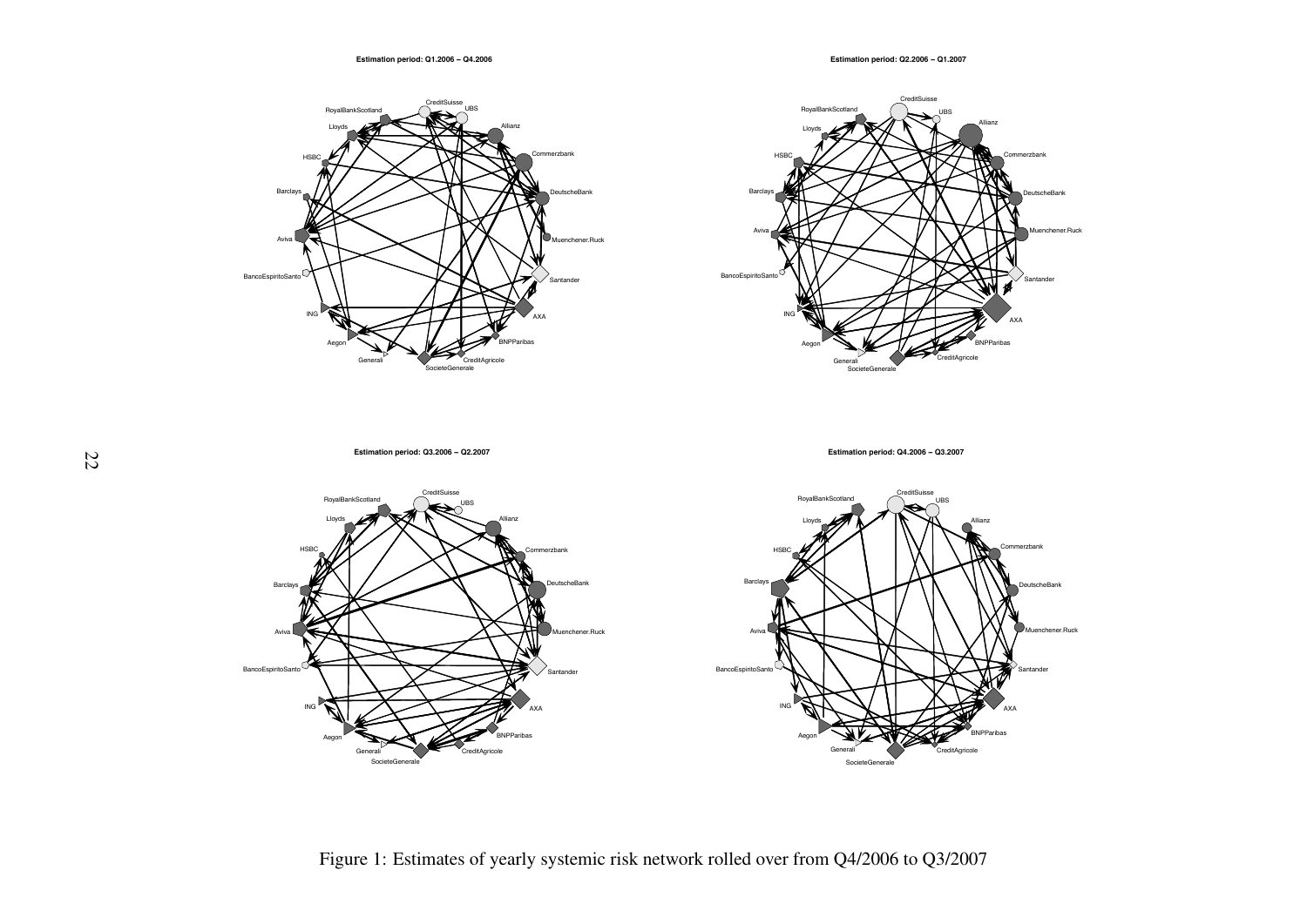

UBS

Allianz

Commerzbank

DeutscheBank

eBank

Muenchener.Ruck

ner.Ruck

**Santander** 

AXA

BNPParibas

**CreditAgricole** 



ING

**BancoEspiritoSanto** 

BancoEspiritoSanto

Aviva

Barclays

HSBC



CreditSuisse UBS

**RoyalBankScotland** Lloyds

ovalBar

Allianz

Commerzbank

DeutscheBank

Muenchener.Ruck

nchener.Ruck

Santander

AXA

BNPParibas

**SNPParibas** 

**CreditAgricole** 

Generali<br>SocieteGenerale

Aegon

ING

**BancoEspiritoSanto** 

BancoEspiritoSan

Aviva

Barclays

HSBC



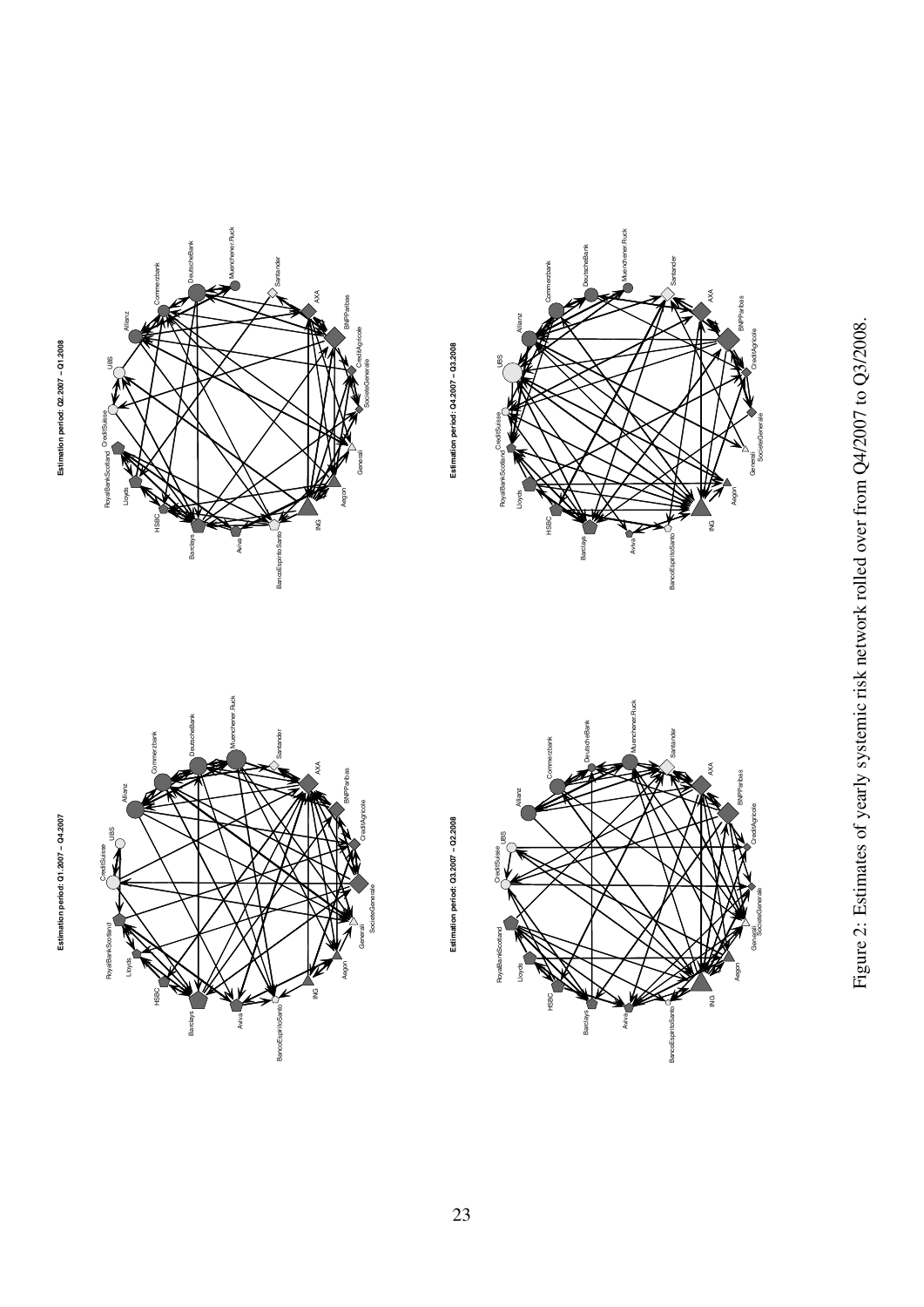



CreditSuisse UBS

RoyalBankScotlan

Allianz

Commerzbank

DeutscheBank

Bank

Muenchener.Ruck

ner.Ruck

**Santander** 

AXA

BNPParibas

CreditAgricole<br>SocieteGenerale

**Estimation period: Q4.2008 − Q3.2009**

Estimation period: Q4.2008 - Q3.2009

Generali

Aegon

ING



Aviva

Barclays

HSBC

Lloyds RoyalBankScotland

BancoEspiritoSanto

BancoEspiritoS

Aviva

Barclays







24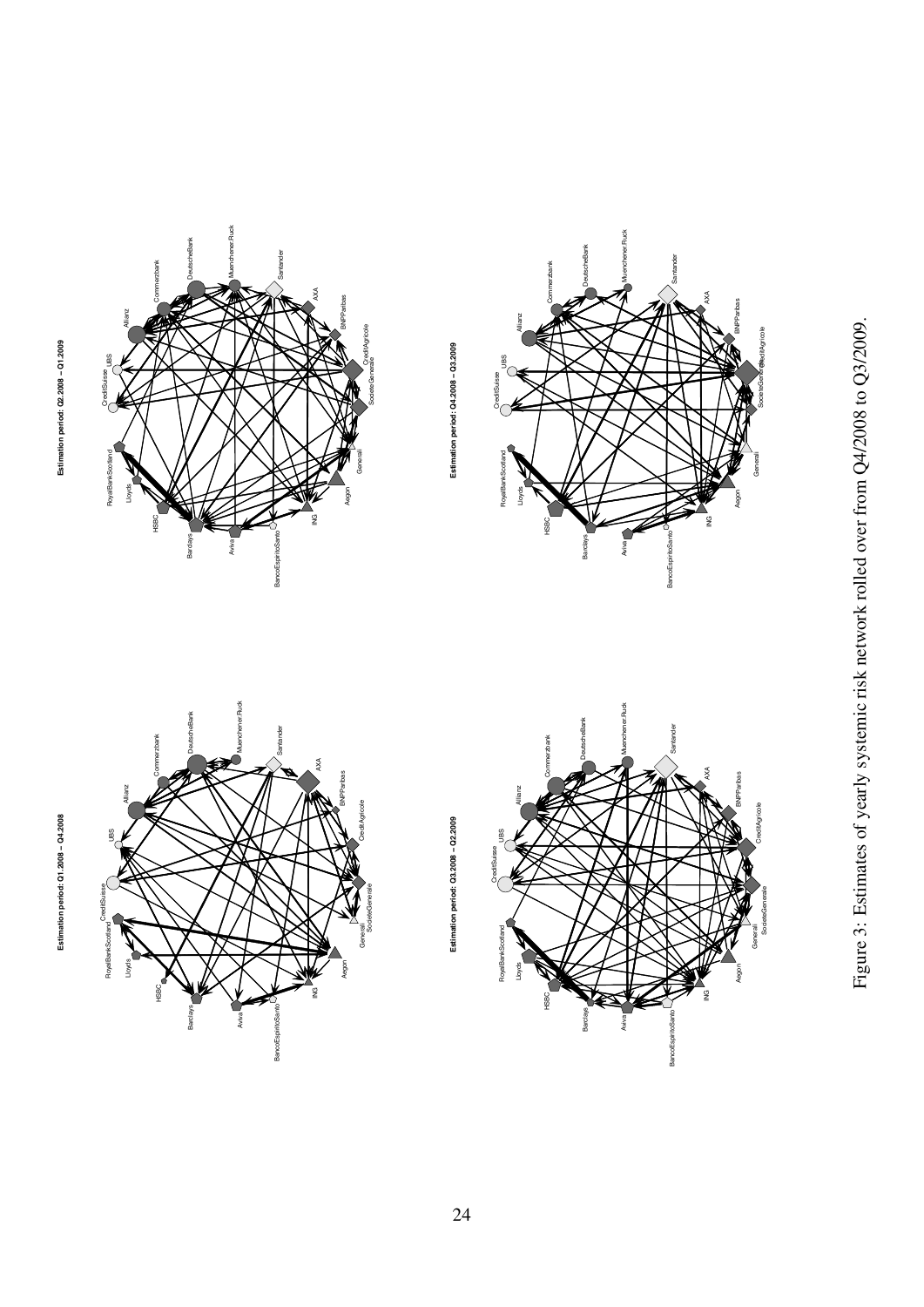

**CreditSuisse** 

RoyalBankScotland Lloyds

**RovalBankSco** 

UBS

Allianz

Commerzbank

DeutscheBank

Muenchener.Ruck

hener.Ruck

Santander

AXA

**BRPParibas** 

**CreditAgricole** 

**SocieteGenerale** 

Generali

Aegon

ING

BancoEspiritoSanto

**BancoEspiritoSant** 

Aviva

Barclays

HSBC





Estimation period: Q3.2009 - Q2.2010 **Estimation period: Q3.2009 − Q2.2010**

**Estimation period: Q4.2009 − Q3.2010**

Estimation period: Q4.2009 - Q3.2010

CreditSuisse UBS Allianz

Lloyds RoyalBankScotland

RouglBar

Commerzbank

DeutscheBank

Muenchener.Ruck

<span id="page-24-0"></span>ener.Ruck

Santander

AXA

BNPParibas

**CreditAgricole** 

Generali<br>Societe Generale

Aegon

ING

**BancoEspiritoSanto** 

BancoEspiritoSa

Aviva

Barclays

HSBC



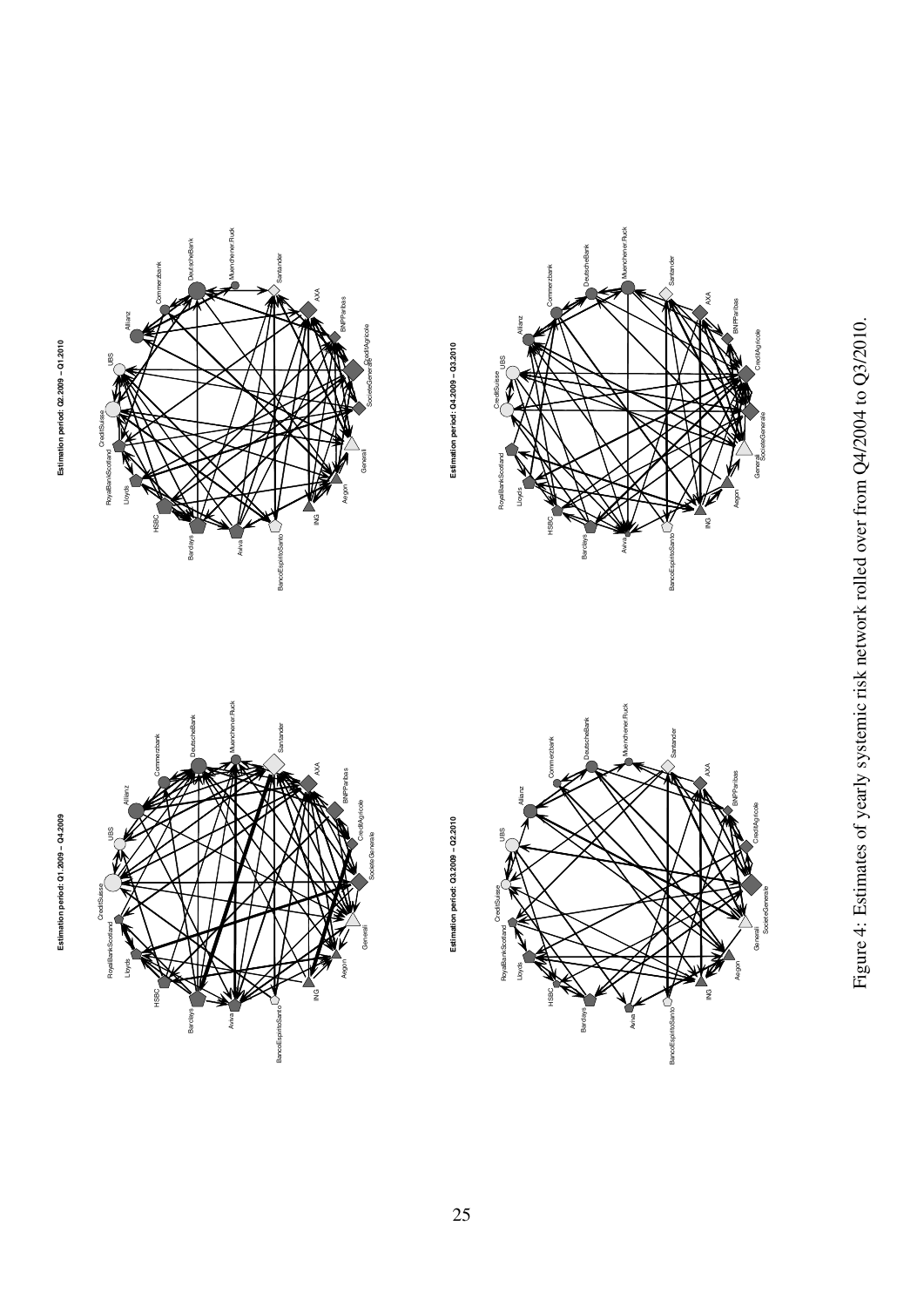<span id="page-25-0"></span>

Figure 5: Illustration of time-varying risk rankings, highlighting the evolution of realized systemic risk beta forecasts  $\tilde{\beta}$  of four major banks. The upper shaded area depicts the pointwise range between the maximum and the 75%-quantile of  $\tilde{\beta}$  for all systemically relevant firms. The lower one marks the corresponding pointwise lower interquartile range of significant realized systemic risk beta forecasts.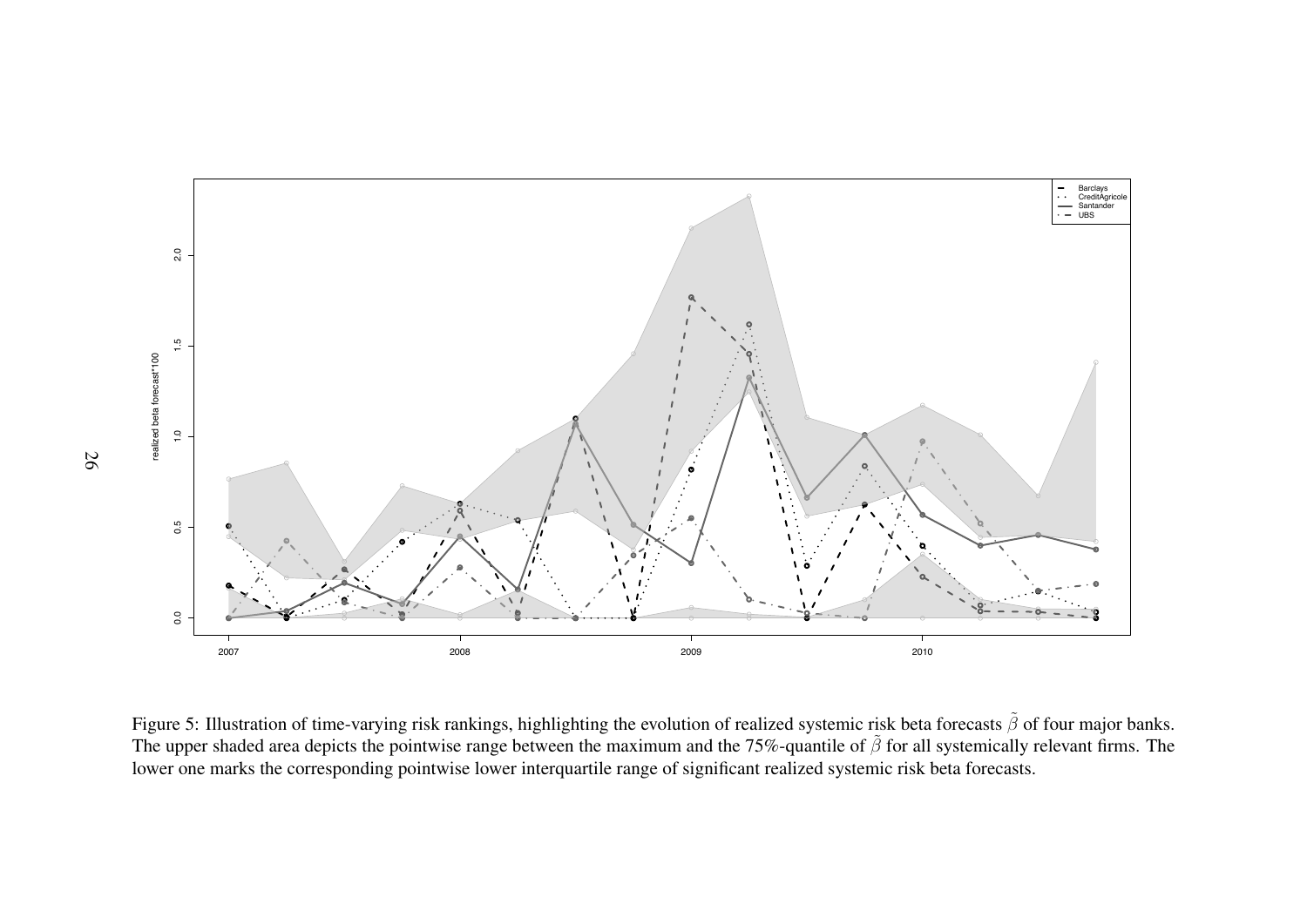<span id="page-26-0"></span>Table 3: Group rankings of systemically risky companies, according to their quarterly realized systemic risk beta forecasts  $\beta^{s|i}$  (see equation [4\)](#page-7-1). 'High' systemic risk is reflected by a realized systemic risk beta above the 75% quantile of all realized systemic risk betas at the respective end-of-quarter time point. Companies listed in the 'medium' group have realized systemic risk betas above the 25% quantile but below the 75% quantile. 'Low' represents the ones below the 25% quantile.

|              | Q1.2007                                                                                                                         |
|--------------|---------------------------------------------------------------------------------------------------------------------------------|
| high         | Aegon, Allianz, Commerzbank, CreditAgricole, Generali                                                                           |
| med.         | Aviva, AXA, Barclays, BNPParibas, HSBC, ING, Lloyds, RoyalBankScotland                                                          |
| low          | CreditSuisse, DeutscheBank, Munich Re, Santander, UBS                                                                           |
|              | Q2.2007                                                                                                                         |
| high         | Aviva, BNPParibas, Commerzbank, DeutscheBank, UBS                                                                               |
| med.         | Aegon, Allianz, AXA, Barclays, CreditSuisse, ING, Munich Re, Santander                                                          |
| low          | CreditAgricole, Generali, HSBC, Lloyds, RoyalBankScotland                                                                       |
|              | Q3.2007                                                                                                                         |
| high         | AXA, Barclays, DeutscheBank, HSBC, ING                                                                                          |
| med.         | Aviva, CreditAgricole, CreditSuisse, Generali, Lloyds, RoyalBankScotland, Santander, UBS                                        |
| low          | Aegon, Allianz, BNPParibas, Commerzbank, Munich Re                                                                              |
|              | Q4.2007                                                                                                                         |
| high         | Aviva, AXA, BNPParibas, DeutscheBank, RoyalBankScotland                                                                         |
| med.         | Aegon, Allianz, Commerzbank, CreditAgricole, CreditSuisse, HSBC, ING, Munich Re                                                 |
| low          | Barclays, Generali, Lloyds, Santander, UBS                                                                                      |
|              | Q1.2008                                                                                                                         |
| high         | Barclays, Commerzbank, CreditAgricole, CreditSuisse, Santander                                                                  |
| med.         | Aegon, Aviva, BNPParibas, DeutscheBank, Lloyds, Munich Re, RoyalBankScotland, UBS                                               |
| low          | Allianz, AXA, Generali, HSBC, ING                                                                                               |
|              | O <sub>2.2008</sub>                                                                                                             |
| high         | AXA, CreditAgricole, Generali, Munich Re, RoyalBankScotland                                                                     |
| med.         | Aegon, Aviva, BNPParibas, Commerzbank, DeutscheBank, HSBC, Lloyds, Santander                                                    |
| low          | Allianz, Barclays, CreditSuisse, ING, UBS                                                                                       |
|              | Q3.2008                                                                                                                         |
| high         | Aviva, Barclays, CreditSuisse, DeutscheBank, Santander                                                                          |
| med.         | BNPParibas, Commerzbank, Generali, HSBC, ING, Lloyds, Munich Re, RoyalBankScotland                                              |
| low          | Aegon, Allianz, AXA, CreditAgricole, UBS                                                                                        |
|              | Q4.2008                                                                                                                         |
| high         | BNPParibas, DeutscheBank, HSBC, RoyalBankScotland, Santander                                                                    |
| med.         | Allianz, AXA, Commerzbank, Generali, ING, Lloyds, Munich Re, UBS                                                                |
| low          | Aegon, Aviva, Barclays, CreditAgricole, CreditSuisse                                                                            |
|              | Q1.2009                                                                                                                         |
| high         | Aegon, Aviva, AXA, Barclays, BNPParibas                                                                                         |
| med.<br>low  | Allianz, Commerzbank, CreditAgricole, Generali, HSBC, RoyalBankScotland, Santander, UBS                                         |
|              |                                                                                                                                 |
|              | CreditSuisse, DeutscheBank, ING, Lloyds, Munich Re                                                                              |
|              | Q2.2009                                                                                                                         |
| high         | Aegon, Barclays, CreditAgricole, ING, Santander                                                                                 |
| med.         | Allianz, Aviva, AXA, BNPParibas, HSBC, Lloyds, Munich Re, UBS                                                                   |
| low          | Commerzbank, CreditSuisse, DeutscheBank, Generali, RoyalBankScotland                                                            |
|              | O3.2009                                                                                                                         |
| high         | Aviva, Commerzbank, ING, Lloyds, Santander                                                                                      |
| med.<br>low  | Aegon, AXA, BNPParibas, CreditAgricole, CreditSuisse, HSBC, RoyalBankScotland, UBS                                              |
|              | Allianz, Barclays, DeutscheBank, Generali, Munich Re                                                                            |
|              | Q4.2009                                                                                                                         |
| high<br>med. | Barclays, BNPParibas, CreditAgricole, HSBC, Santander                                                                           |
| low          | Allianz, Aviva, AXA, DeutscheBank, ING, Lloyds, Munich Re, RoyalBankScotland<br>Aegon, Commerzbank, CreditSuisse, Generali, UBS |
|              | Q1.2010                                                                                                                         |
| high         | Allianz, AXA, Generali, Lloyds, UBS                                                                                             |
| med.         | BNPParibas, Commerzbank, CreditAgricole, CreditSuisse, DeutscheBank, HSBC, ING, Santander                                       |
| low          | Aegon, Aviva, Barclays, Munich Re, RoyalBankScotland                                                                            |
|              | Q2.2010                                                                                                                         |
| high         | Aviva, CreditSuisse, DeutscheBank, ING, UBS                                                                                     |
| med.         | Aegon, Allianz, AXA, BNPParibas, Generali, HSBC, RoyalBankScotland, Santander                                                   |
| low          | Barclays, Commerzbank, CreditAgricole, Lloyds, Munich Re                                                                        |
|              | O3.2010                                                                                                                         |
| high         | Aviva, AXA, Generali, HSBC, Santander                                                                                           |
| med.         | Aegon, Allianz, Commerzbank, CreditAgricole, CreditSuisse, ING, Munich Re, UBS                                                  |
| low          | Barclays, BNPParibas, DeutscheBank, Lloyds, RoyalBankScotland                                                                   |
|              | O4.2010                                                                                                                         |
| high         | Aviva, BNPParibas, Generali, Munich Re, RoyalBankScotland                                                                       |
| med.<br>low  | Aegon, Allianz, AXA, Commerzbank, CreditSuisse, ING, Santander, UBS<br>Barclays, CreditAgricole, DeutscheBank, HSBC, Lloyds     |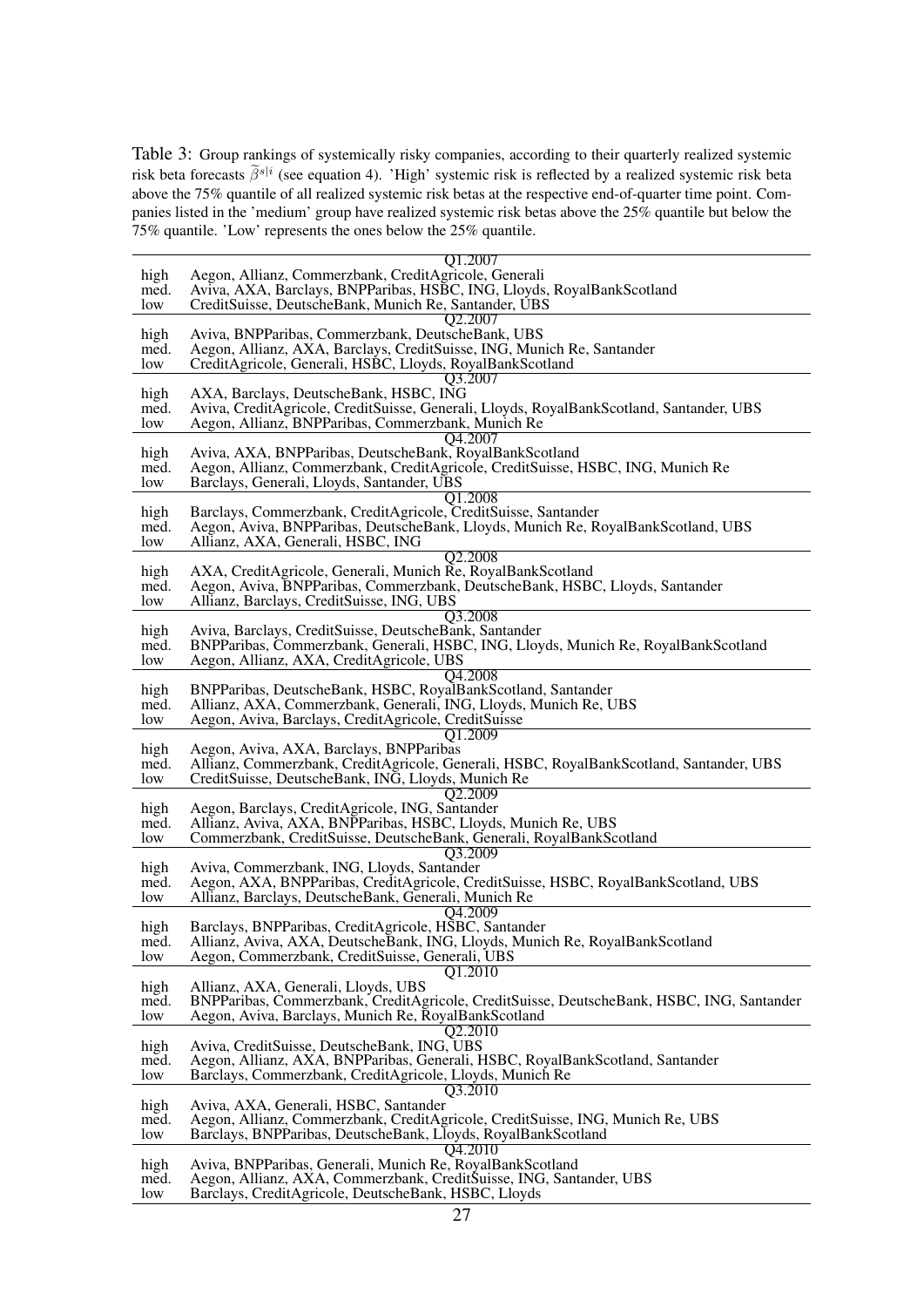Table 4: Systemic risk rankings for 2007 - 2010, based on quarterly re-

alized beta forecasts  $\tilde{\beta}^{s|i} \cdot 100$ , see equation [4.](#page-7-1)<sup>[6](#page-0-0)</sup>

<span id="page-27-0"></span>

| rank                 | name                                     | forecast | rank             | name                   | forecast |
|----------------------|------------------------------------------|----------|------------------|------------------------|----------|
|                      | Q1.2007                                  |          |                  | Q2.2007                |          |
| 1                    | Aegon                                    | 0.7667   | 1                | <b>BNPParibas</b>      | 0.8551   |
|                      | Commerzbank                              | 0.6819   |                  | <b>UBS</b>             | 0.4262   |
| $\frac{2}{3}$        | Generali                                 | 0.5671   | $\frac{2}{3}$    | Aviva                  | 0.2844   |
|                      | CreditAgricole                           | 0.5077   |                  | Commerzbank            | 0.2732   |
| $\frac{5}{5}$        |                                          |          | $\frac{4}{5}$    |                        |          |
|                      | Allianz                                  | 0.4704   |                  | DeutscheBank           | 0.2381   |
| 6                    | <b>BNPParibas</b>                        | 0.3858   | 6                | <b>AXA</b>             | 0.1734   |
| $\overline{7}$       | <b>HSBC</b>                              | 0.3611   | $\boldsymbol{7}$ | Munich Re              | 0.1625   |
| $\bar{8}$            | Royal Bank of Scotland                   | 0.3472   | $\,$ 8 $\,$      | Aegon                  | 0.1332   |
| 9                    | Lloyds                                   | 0.2887   | 9                | Allianz                | 0.1224   |
| 10                   | Aviva                                    | 0.2615   | 10               | CreditSuisse           | 0.0952   |
| 11                   | AXA.                                     | 0.2584   | 11               | <b>ING</b>             | 0.0513   |
| 12                   |                                          | 0.1794   | 12               | Santander              | 0.0393   |
|                      | <b>Barclays</b>                          |          |                  |                        |          |
| 13                   | <b>ING</b>                               | 0.1651   | 13               | <b>Barclays</b>        | 0.0067   |
| 14                   | DeutscheBank                             | 0.1645   |                  |                        |          |
| 15                   | CreditSuisse                             | 0.0358   |                  |                        |          |
|                      | Q3.2007                                  |          |                  | Q4.2007                |          |
| $\mathbf{1}$         | <b>HSBC</b>                              | 0.3127   | 1                | DeutscheBank           | 0.7296   |
|                      | DeutscheBank                             | 0.3068   |                  | Aviva                  | 0.5705   |
|                      |                                          |          | $\frac{2}{3}$    |                        |          |
|                      | <b>ING</b>                               | 0.2849   |                  | Royal Bank of Scotland | 0.5701   |
| $\frac{2}{3}$<br>4 5 | <b>Barclays</b>                          | 0.2687   | $rac{4}{5}$      | AXA                    | 0.5556   |
|                      | AXA                                      | 0.2125   |                  | <b>BNPParibas</b>      | 0.5056   |
| 6                    | Generali                                 | 0.2087   | 6                | CreditAgricole         | 0.4205   |
| $\check{\tau}$       | CreditSuisse                             | 0.2016   | $\boldsymbol{7}$ | CreditSuisse           | 0.3586   |
| 8                    | Santander                                | 0.1947   | 8                | <b>HSBC</b>            | 0.3203   |
| 9                    |                                          | 0.1726   | 9                |                        | 0.3123   |
|                      | Aviva                                    |          |                  | Aegon                  |          |
| 10                   | CreditAgricole<br>Royal Bank of Scotland | 0.1007   | 10               | ING                    | 0.2791   |
| 11                   |                                          | 0.0906   | 11               | Allianz                | 0.2584   |
| 12                   | <b>UBS</b>                               | 0.087    | 12               | Munich Re              | 0.1954   |
| 13                   | Lloyds                                   | 0.0672   | 13               | Commerzbank            | 0.14     |
| 14                   | Commerzbank                              | 0.0143   | 14               | Lloyds                 | 0.0957   |
|                      |                                          |          | 15               | Santander              | 0.0779   |
|                      |                                          |          |                  |                        |          |
|                      |                                          |          | 16               | <b>Barclays</b>        | 0.021    |
|                      | Q1.2008                                  |          |                  | Q2.2008                |          |
| $\mathbf{1}$         | CreditAgricole                           | 0.6305   | 1                | AXA                    | 0.9233   |
|                      | CreditSuisse                             | 0.6101   |                  | Royal Bank of Scotland | 0.8246   |
|                      | <b>Barclays</b>                          | 0.5923   |                  | Munich Re              | 0.7661   |
| $\frac{2}{3}$<br>4 5 | Commerzbank                              | 0.5167   | $\frac{2}{3}$    | Generali               | 0.543    |
|                      | Santander                                | 0.4507   | $\overline{5}$   | CreditAgricole         | 0.5402   |
| $\overline{6}$       | <b>BNPParibas</b>                        | 0.3875   | 6                |                        | 0.5272   |
|                      |                                          |          |                  | Lloyds                 |          |
| $\overline{7}$       | Royal Bank of Scotland                   | 0.3754   | $\overline{7}$   | <b>BNPParibas</b>      | 0.412    |
| $\dot{8}$            | DeutscheBank                             | 0.3482   | $\,$ 8 $\,$      | DeutscheBank           | 0.3884   |
| 9                    | <b>UBS</b>                               | 0.2794   | 9                | Aviva                  | 0.2378   |
| 10                   | Aviva                                    | 0.2606   | 10               | Commerzbank            | 0.2346   |
| 11                   | Munich Re                                | 0.1351   | 11               | <b>HSBC</b>            | 0.2261   |
| 12                   | Lloyds                                   | 0.1148   | 12               | Aegon                  | 0.1683   |
| 13                   |                                          | 0.0255   | 13               | Santander              | 0.1582   |
|                      | Aegon                                    |          |                  |                        |          |
| 14                   | <b>HSBC</b>                              | 0.0166   | 14               | CreditSuisse           | 0.1527   |
|                      |                                          |          | 15               | <b>Barclays</b>        | 0.028    |
|                      |                                          |          | 16               | <b>UBS</b>             | $1e-04$  |
|                      | Q3.2008                                  |          |                  | Q4.2008                |          |
| 1                    | <b>Barclays</b>                          | 1.1002   | 1                | <b>HSBC</b>            | 1.4576   |
| $\overline{c}$       | Santander                                | 1.07     | $\overline{c}$   | DeutscheBank           | 1.3393   |
|                      | Aviva                                    | 0.695    |                  | Santander              | 0.5148   |
|                      | CreditSuisse                             |          | $\frac{3}{4}$    |                        |          |
|                      |                                          | 0.6931   |                  | Royal Bank of Scotland | 0.4998   |
| 3456                 | DeutscheBank                             | 0.611    | 5                | <b>BNPParibas</b>      | 0.3873   |
|                      | <b>ING</b>                               | 0.5266   | $\overline{6}$   | <b>UBS</b>             | 0.346    |
| 7                    | Lloyds                                   | 0.3671   | 7                | Generali               | 0.3118   |
| $\overline{8}$       | Generali                                 | 0.349    | $\,8\,$          | Munich Re              | 0.2926   |
| 9                    | <b>HSBC</b>                              | 0.3427   | 9                | <b>AXA</b>             | 0.2877   |
| 10                   | Royal Bank of Scotland                   | 0.2964   | 10               | <b>ING</b>             | 0.0797   |
|                      |                                          |          |                  |                        |          |
| 11                   | Munich Re                                | 0.2384   | 11               | Lloyds                 | 0.0626   |
| 12                   | <b>BNPParibas</b>                        | 0.1691   |                  |                        |          |

*Continued on next page*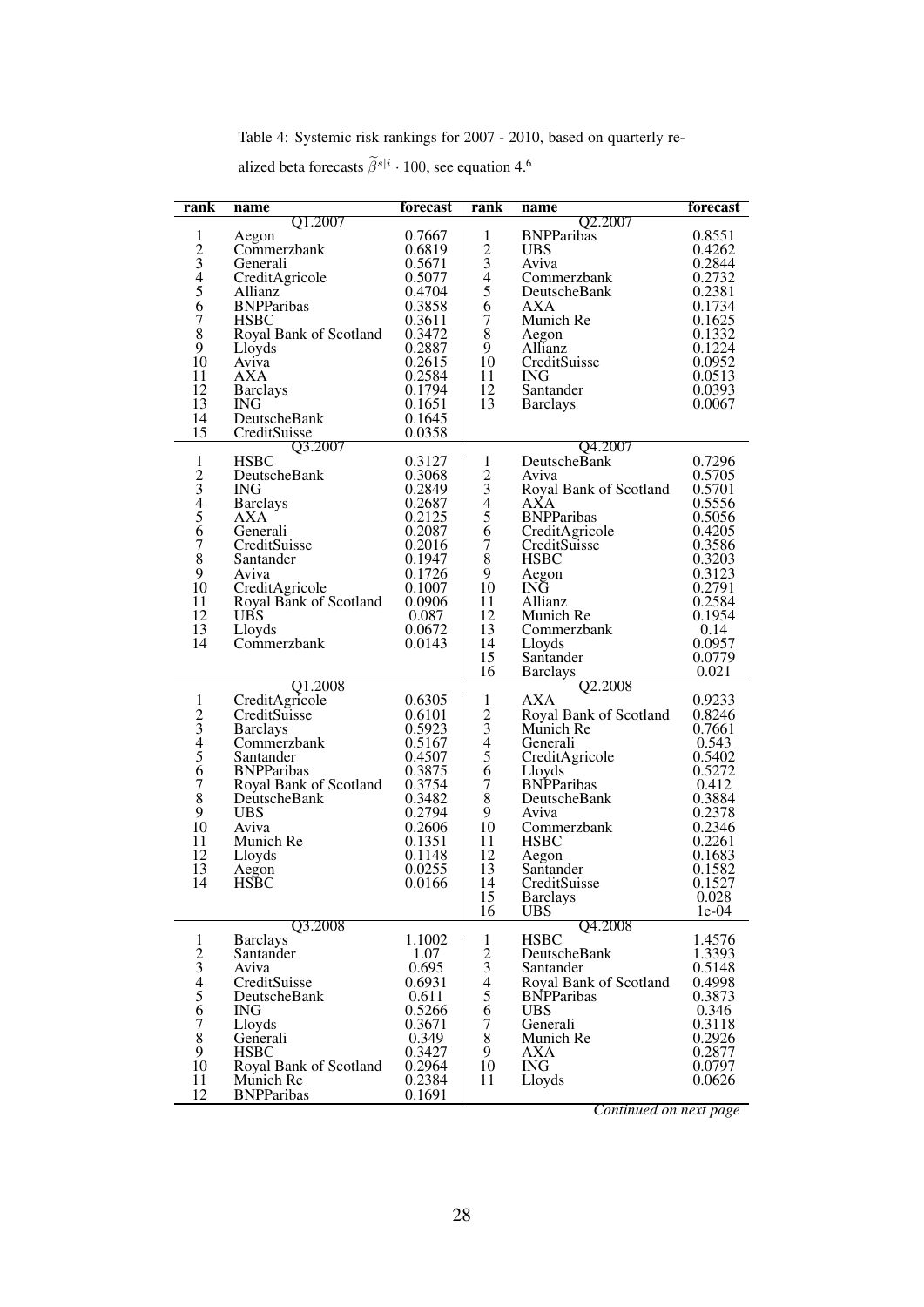| Table 4 – Continued from previous page |                                     |                  |                          |                          |                  |
|----------------------------------------|-------------------------------------|------------------|--------------------------|--------------------------|------------------|
| rank                                   | name                                | forecast         | rank                     | name                     | forecast         |
|                                        | Q1.2009                             |                  |                          | Q2.2009                  |                  |
| 1                                      | Aegon                               | 2.15             | 1                        | Aegon                    | 2.3266           |
|                                        | <b>Barclays</b>                     | 1.7684           | $\overline{2}$           | CreditAgricole           | 1.6192           |
| $\frac{2}{3}$<br>4 5 6                 | Aviva                               | 1.5562           | $\mathfrak{Z}$           | ING                      | 1.4976           |
|                                        | <b>AXA</b>                          | 1.4611           | $\overline{\mathcal{L}}$ | <b>Barclays</b>          | 1.4567           |
|                                        | <b>BNPParibas</b>                   | 0.9237           | 5                        | Santander                | 1.3259           |
|                                        | Allianz                             | 0.91             | $\overline{6}$           | Lloyds                   | 1.0107           |
| $\tilde{7}$                            | CreditAgricole                      | 0.8189           | $\boldsymbol{7}$         | AXA                      | 0.4753           |
| $\overline{8}$                         | <b>HSBC</b>                         | 0.6697           | $\,8\,$                  | <b>HSBC</b>              | 0.4607           |
| 9                                      | <b>UBS</b>                          | 0.5514           | 9                        | Munich Re                | 0.4417           |
| 10<br>11                               | Commerzbank                         | 0.3426           | 10<br>11                 | Allianz                  | 0.4111           |
| 12                                     | Santander<br>Royal Bank of Scotland | 0.3033<br>0.2653 | 12                       | <b>BNPParibas</b><br>UBS | 0.3134<br>0.1028 |
| 13                                     | Generali                            | 0.2347           | 13                       | Aviva                    | 0.0869           |
|                                        | Q3.2009                             |                  |                          | Q4.2009                  |                  |
| $\mathbf{1}$                           | Commerzbank                         | 1.1065           | 1                        | Santander                | 1.0097           |
|                                        | ING.                                | 0.764            | $\overline{c}$           | <b>HSBC</b>              | 0.8452           |
| $\frac{2}{3}$                          | Aviva                               | 0.7615           | 3                        | CreditAgricole           | 0.8385           |
|                                        | Santander                           | 0.6639           | $\overline{\mathcal{L}}$ | <b>BNPParibas</b>        | 0.701            |
| $\overline{5}$                         | Lloyds                              | 0.5824           | 5                        | <b>Barclays</b>          | 0.6265           |
| $\overline{6}$                         | CreditSuisse                        | 0.5009           | 6                        | Allianz                  | 0.6225           |
| $\overline{7}$                         | <b>BNPParibas</b>                   | 0.4688           | $\overline{7}$           | Royal Bank of Scotland   | 0.6223           |
| $\overline{8}$                         | <b>AXA</b>                          | 0.3878           | 8                        | Lloyds                   | 0.4773           |
| 9                                      | Aegon                               | 0.3393           | 9                        | Munich Re                | 0.4717           |
| 10<br>11                               | <b>HSBC</b>                         | 0.3103           | 10<br>11                 | <b>ING</b>               | 0.4241           |
| 12                                     | CreditAgricole<br><b>UBS</b>        | 0.2886<br>0.0276 | 12                       | DeutscheBank<br>Aviva    | 0.3327<br>0.2057 |
| 13                                     | Royal Bank of Scotland              | 0.02             | 13                       | AXA                      | 0.1675           |
|                                        |                                     |                  | 14                       | Generali                 | 0.0797           |
|                                        | O1.2010                             |                  |                          | Q2.2010                  |                  |
| 1                                      | Commerzbank                         | 1.1065           | 1                        | Santander                | 1.0097           |
|                                        | ING.                                | 0.764            | $\overline{c}$           | <b>HSBC</b>              | 0.8452           |
| $\frac{2}{3}$<br>45                    | Aviva                               | 0.7615           | 3                        | CreditAgricole           | 0.8385           |
|                                        | Santander                           | 0.6639           | $\overline{4}$           | <b>BNPParibas</b>        | 0.701            |
|                                        | Lloyds                              | 0.5824           | 5                        | <b>Barclays</b>          | 0.6265           |
| $\overline{6}$                         | CreditSuisse                        | 0.5009           | 6                        | Allianz                  | 0.6225           |
| $\overline{7}$<br>$\,8\,$              | <b>BNPParibas</b><br><b>AXA</b>     | 0.4688           | $\tau$<br>8              | Royal Bank of Scotland   | 0.6223           |
| 9                                      |                                     | 0.3878<br>0.3393 | 9                        | Lloyds<br>Munich Re      | 0.4773<br>0.4717 |
| 10                                     | Aegon<br><b>HSBC</b>                | 0.3103           | 10                       | ING.                     | 0.4241           |
| 11                                     | CreditAgricole                      | 0.2886           | 11                       | DeutscheBank             | 0.3327           |
| 12                                     | <b>UBS</b>                          | 0.0276           | 12                       | Aviva                    | 0.2057           |
| 13                                     | Royal Bank of Scotland              | 0.02             | 13                       | <b>AXA</b>               | 0.1675           |
|                                        |                                     |                  | 14                       | Generali                 | 0.0797           |
|                                        | Q3.2010                             |                  |                          | Q4.2010                  |                  |
| 1                                      | Aviva                               | 0.6742           | 1                        | <b>BNPParibas</b>        | 1.4104           |
| $\overline{c}$                         | Generali                            | 0.6008           | $\overline{c}$           | Generali                 | 0.503            |
|                                        | <b>AXA</b>                          | 0.5016           | $\mathfrak{Z}$           | Munich Re                | 0.4914           |
| 3456                                   | <b>HSBC</b>                         | 0.4951           | $\overline{\mathcal{L}}$ | Aviva                    | 0.4862           |
|                                        | Santander                           | 0.4588           | 5                        | RoyalBankScotland        | 0.4371           |
| $\boldsymbol{7}$                       | CreditSuisse<br>Munich Re           | 0.4493           | 6<br>$\tau$              | Santander                | 0.3784           |
| $\,$ 8 $\,$                            |                                     | 0.261<br>0.2226  | $\,8\,$                  | Allianz<br>AXA           | 0.3589<br>0.2553 |
| 9                                      | Aegon<br>INĞ                        | 0.21             | 9                        | <b>ING</b>               | 0.2052           |
| 10                                     | <b>UBS</b>                          | 0.151            | 10                       | <b>UBS</b>               | 0.1886           |
| 11                                     | CreditAgricole                      | 0.1475           | 11                       | Aegon                    | 0.1367           |
| 12                                     | Allianz                             | 0.1148           | 12                       | CreditSuisse             | 0.1355           |
| 13                                     | Commerzbank                         | 0.0749           | 13                       | Commerzbank              | 0.0979           |
| 14                                     | Lloyds                              | 0.0426           | 14                       | CreditAgricole           | 0.0334           |
| 15                                     | <b>Barclays</b>                     | 0.0345           |                          |                          |                  |
| 16                                     | RoyalBankScotland                   | 0.0222           |                          |                          |                  |

<sup>&</sup>lt;sup>6</sup>Avoiding multicollinearity, we include in  $Z^{i*}$  only the one component of  $Z^i$  which exhibits the lowest correlation with  $VaR<sup>i</sup>$  in the respective interaction term in [\(3\)](#page-7-0).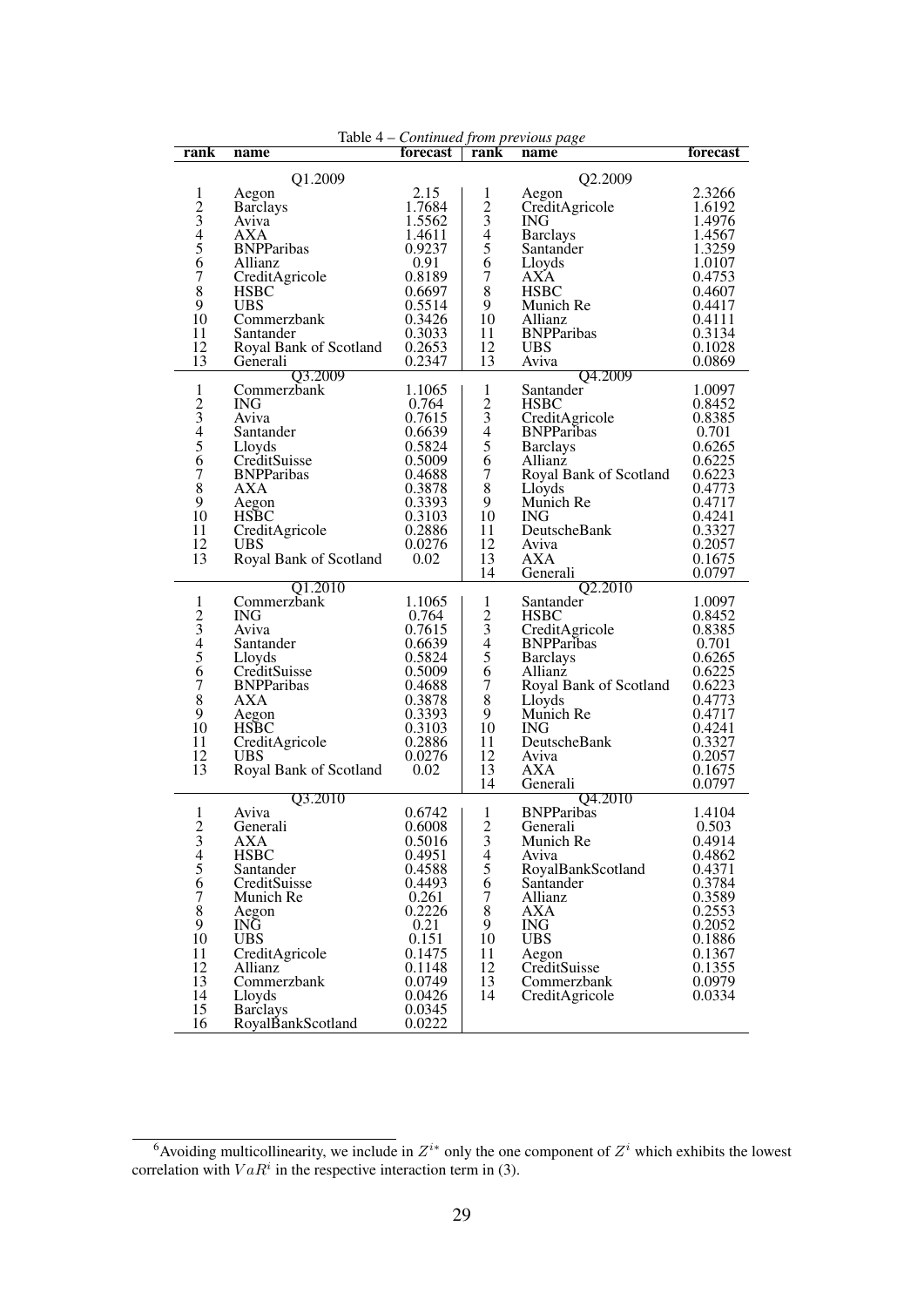

<span id="page-29-0"></span>Figure 6: Boxplots of  $R^2$  from forecast regressions according to equation [6.](#page-18-1)

<span id="page-29-1"></span>Figure 7: Boxplots of  $R^2$  from forecast regressions according to equation [7.](#page-18-2)

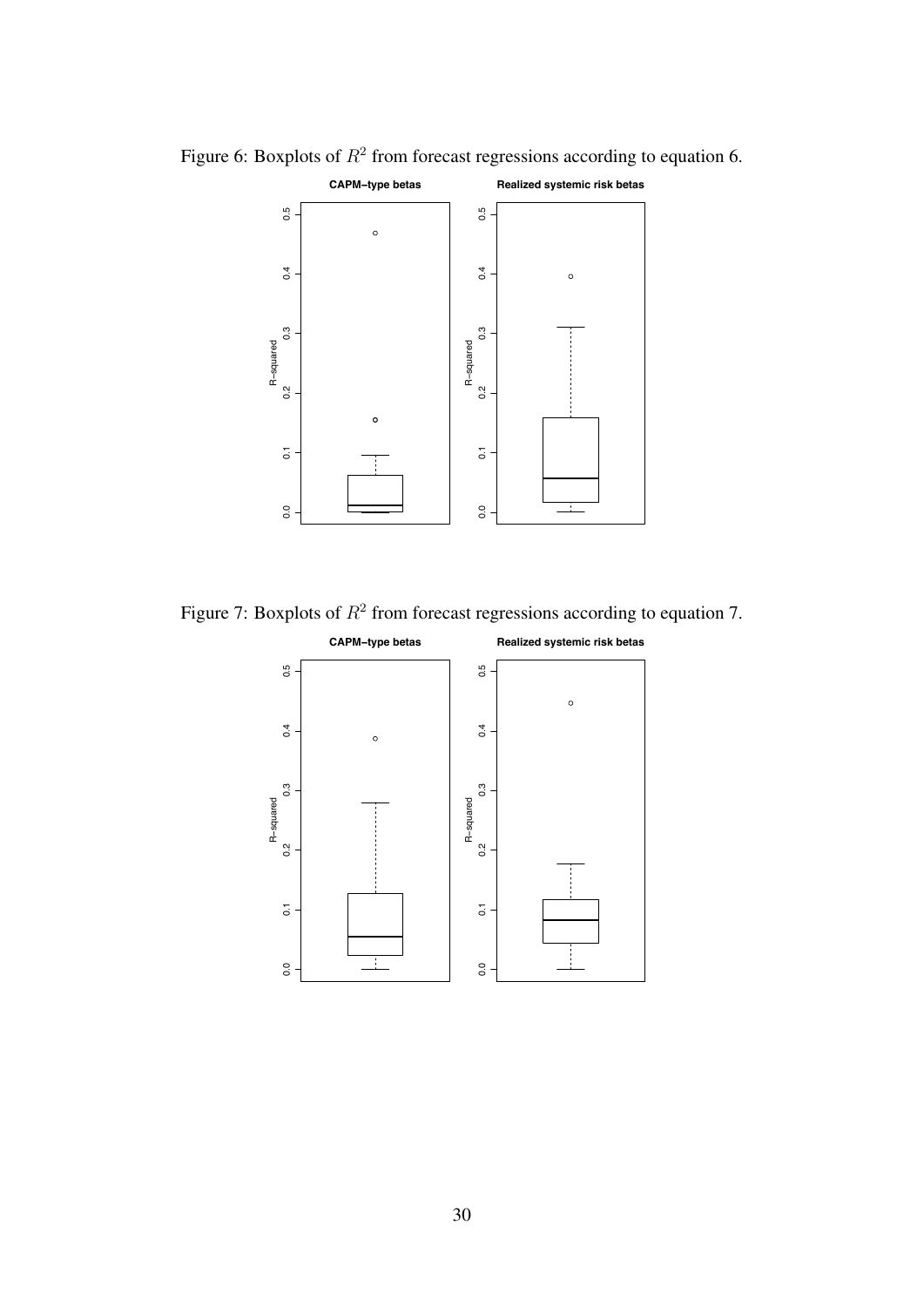<span id="page-30-0"></span>Table 5: Estimated rank correlation (Kendall's  $\tau$ ) between three quarterly balance sheet characteristics and average realized systemic risk betas.

| firm characteristic | $\hat{\tau}$ -rank correlation with $\hat{\beta}^{s i}$ for pooled data |                 |  |
|---------------------|-------------------------------------------------------------------------|-----------------|--|
|                     | Q1/2006-Q4/2007                                                         | Q1/2008-Q4/2010 |  |
| size                | $0.07**$                                                                |                 |  |
| leverage            | $0.11***$                                                               |                 |  |
| maturity mismatch   | $0.11***$                                                               |                 |  |

\*\* /\*\*\*: *p*-val.  $(H_0: \tau \le 0)$  significant at 10% / 5%. -: *p*-val.  $(H_0: \tau \le 0)$  not rejected at 30%.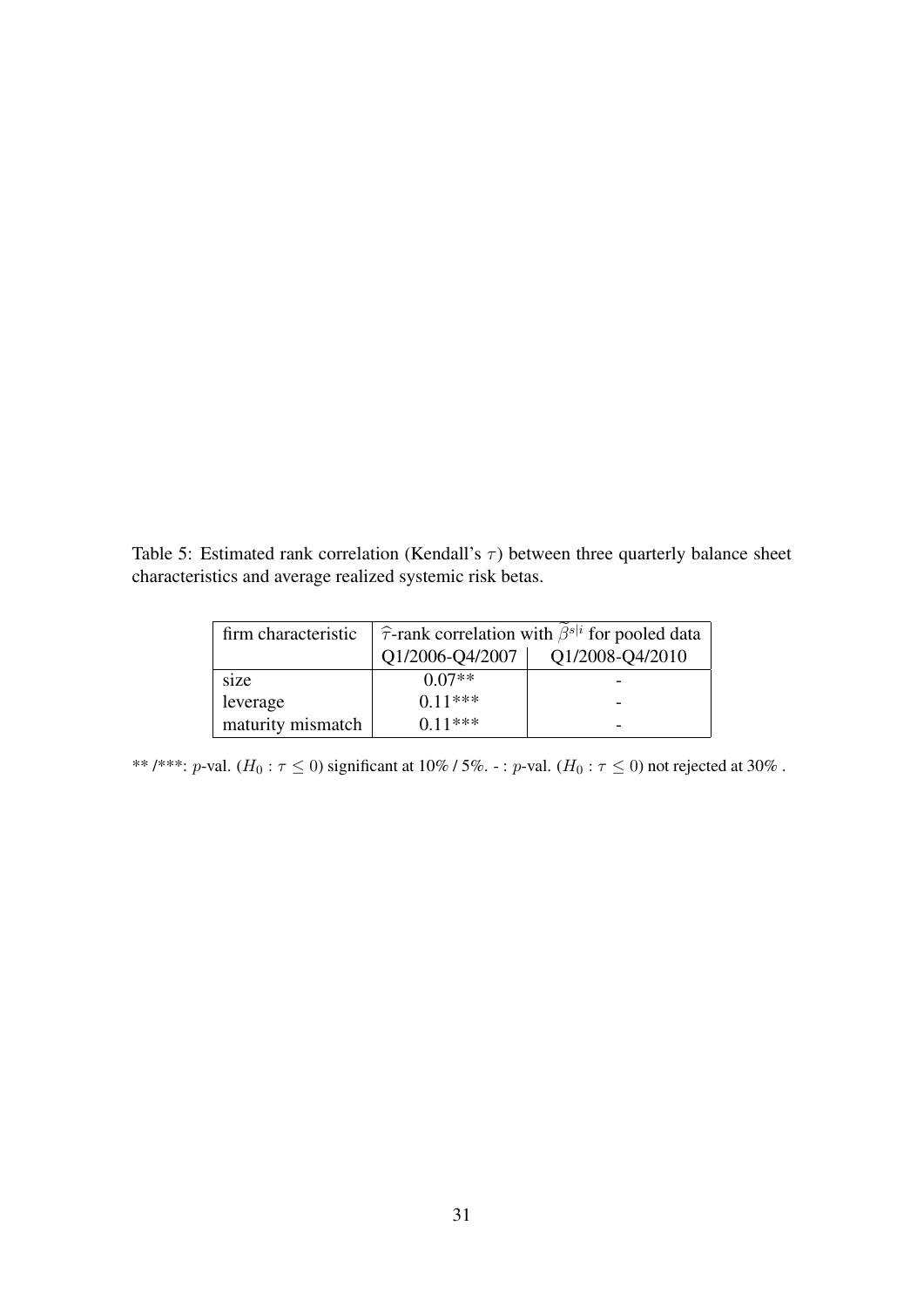### References

- Acharya, Viral V., Lasse H. Pedersen, Thomas Philippon, and Matthew Richardson, 2010, Measuring Systemic Risk, Working Paper.
- Adrian, Tobias, and Markus K. Brunnermeier, 2011, CoVaR, Working Paper, Princeton University.
- Ang, Andrew, and Joseph Chen, 2002, Asymmetric correlations of equity portfolios, *Journal of Financial Economics* 63, 443–494.
- Belloni, A., and V. Chernozhukov, 2011, l1-penalized quantile regression in highdimensional sparse models, *The Annals of Statistics* 39, 82–130.
- Billio, Monica, Mila Getmansky, Andrew W. Lo, and Loriana Pelizzon, 2012, Econometric measures of connectedness and systemic risk in the finance and insurance sectors, Journal of Financial Economics 104, 535U559.
- Brownlees, C. T., and R. F. Engle, 2011, Volatility, Correlation and Tails for Systemic Risk Measurement, Working Paper, Stern School Business, New York University.
- Dehling, Herold, Daniel Vogel, Martin Wendler, and Dominik Wied, 2012, An efficient and robust test for change-points in correlation, *Working Paper, available via arXiv:1203.4871v2*.
- Engle, Robert, Eric Jondeau, and Michael Rockinger, 2012, Systemic Risk in Europe, Working Paper.
- Financial Stability Board, 2011, Policy Measures to Address Systemically Important Financial Institutions, [http://www.financialstabilityboard.org/publications.](http://www.financialstabilityboard.org/publications)
- Giesecke, K., and B. Kim, 2011, Systemic risk: What defaults are telling us, *Management Science, forthcoming*.
- Hautsch, Nikolaus, Julia Schaumburg, and Melanie Schienle, 2012, Financial Network Systemic Risk Contributions, CRC 649 working paper 2012-053.
- Huang, Xin, Hao Zhou, and Haibin Zhu, 2009, A framework for assessing the systemic risk of major financial institutions, *Journal of Banking & Finance* 33, 2036U2049.